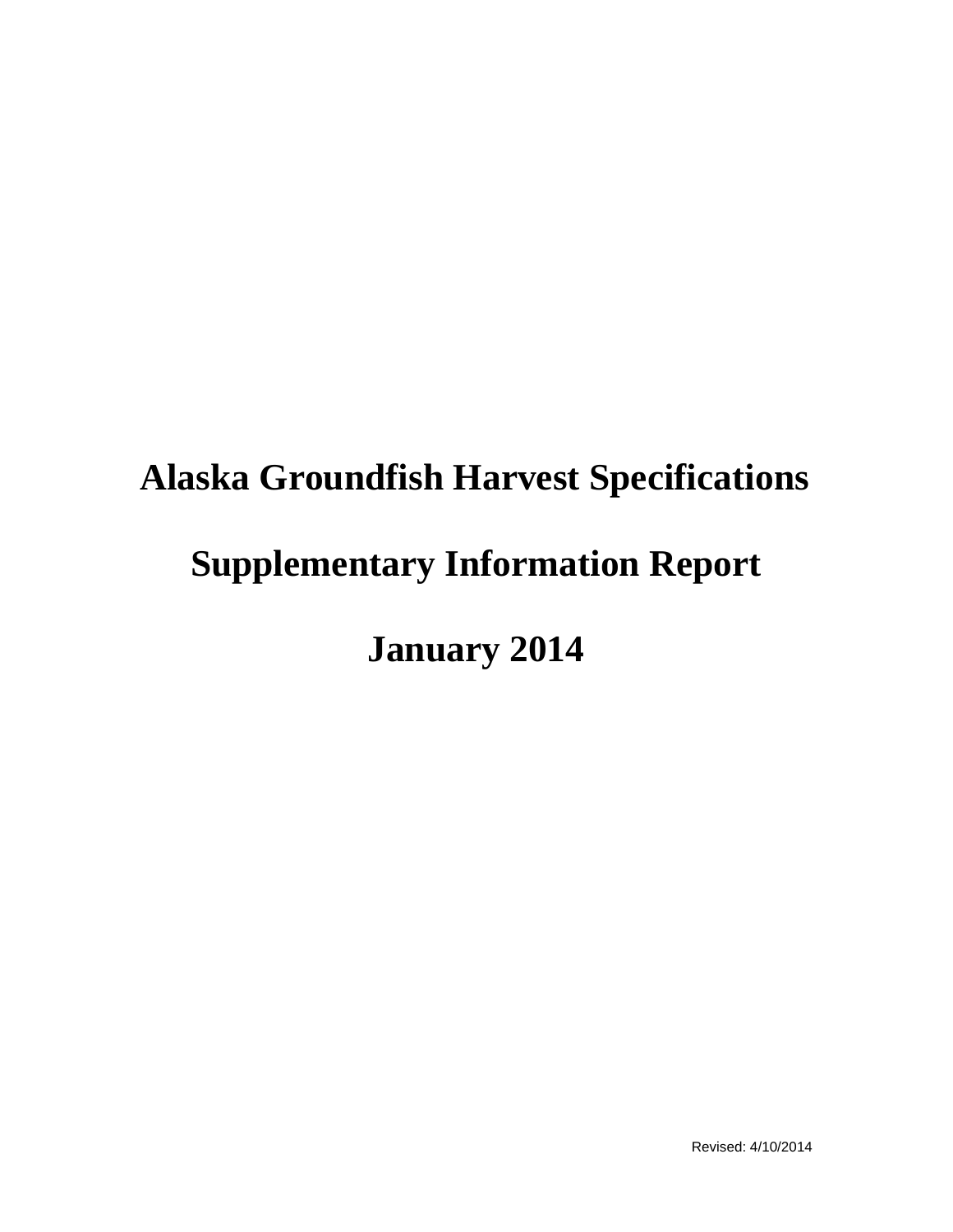## **Contents**

| $\mathbf{1}$   | Alaska Groundfish Harvest Specifications Environmental Impact Statement  1 |  |                                                                                     |  |  |  |  |
|----------------|----------------------------------------------------------------------------|--|-------------------------------------------------------------------------------------|--|--|--|--|
| $\overline{2}$ |                                                                            |  |                                                                                     |  |  |  |  |
| 3              |                                                                            |  |                                                                                     |  |  |  |  |
| $\overline{4}$ |                                                                            |  |                                                                                     |  |  |  |  |
| 5              |                                                                            |  |                                                                                     |  |  |  |  |
|                | 5.1                                                                        |  |                                                                                     |  |  |  |  |
| 5.1.1          |                                                                            |  |                                                                                     |  |  |  |  |
|                | 5.1.2                                                                      |  |                                                                                     |  |  |  |  |
|                | 5.2                                                                        |  |                                                                                     |  |  |  |  |
|                | 5.3                                                                        |  |                                                                                     |  |  |  |  |
|                | 5.3.1                                                                      |  |                                                                                     |  |  |  |  |
| 5.3.2          |                                                                            |  |                                                                                     |  |  |  |  |
|                | 5.3.3                                                                      |  |                                                                                     |  |  |  |  |
|                | 5.3.4                                                                      |  |                                                                                     |  |  |  |  |
| 5.3.5          |                                                                            |  |                                                                                     |  |  |  |  |
| 5.3.6          |                                                                            |  |                                                                                     |  |  |  |  |
|                | 5.3.7                                                                      |  |                                                                                     |  |  |  |  |
|                | 5.4                                                                        |  | Actions by other federal, state, and international agencies and private actions. 23 |  |  |  |  |
|                | 5.4.1                                                                      |  |                                                                                     |  |  |  |  |
|                | 5.4.2                                                                      |  |                                                                                     |  |  |  |  |
|                | 5.4.3                                                                      |  |                                                                                     |  |  |  |  |
| 6              |                                                                            |  |                                                                                     |  |  |  |  |
| 7              |                                                                            |  |                                                                                     |  |  |  |  |
| 8              |                                                                            |  |                                                                                     |  |  |  |  |
|                |                                                                            |  | Appendix A: BSAI Stock Assessment and Fishery Evaluation (SAFE) Reports 32          |  |  |  |  |
| Appendix B:    |                                                                            |  | GOA Stock Assessment and Fishery Evaluation (SAFE) Reports  32                      |  |  |  |  |
| Appendix C:    |                                                                            |  |                                                                                     |  |  |  |  |
| Appendix D:    |                                                                            |  |                                                                                     |  |  |  |  |
|                |                                                                            |  |                                                                                     |  |  |  |  |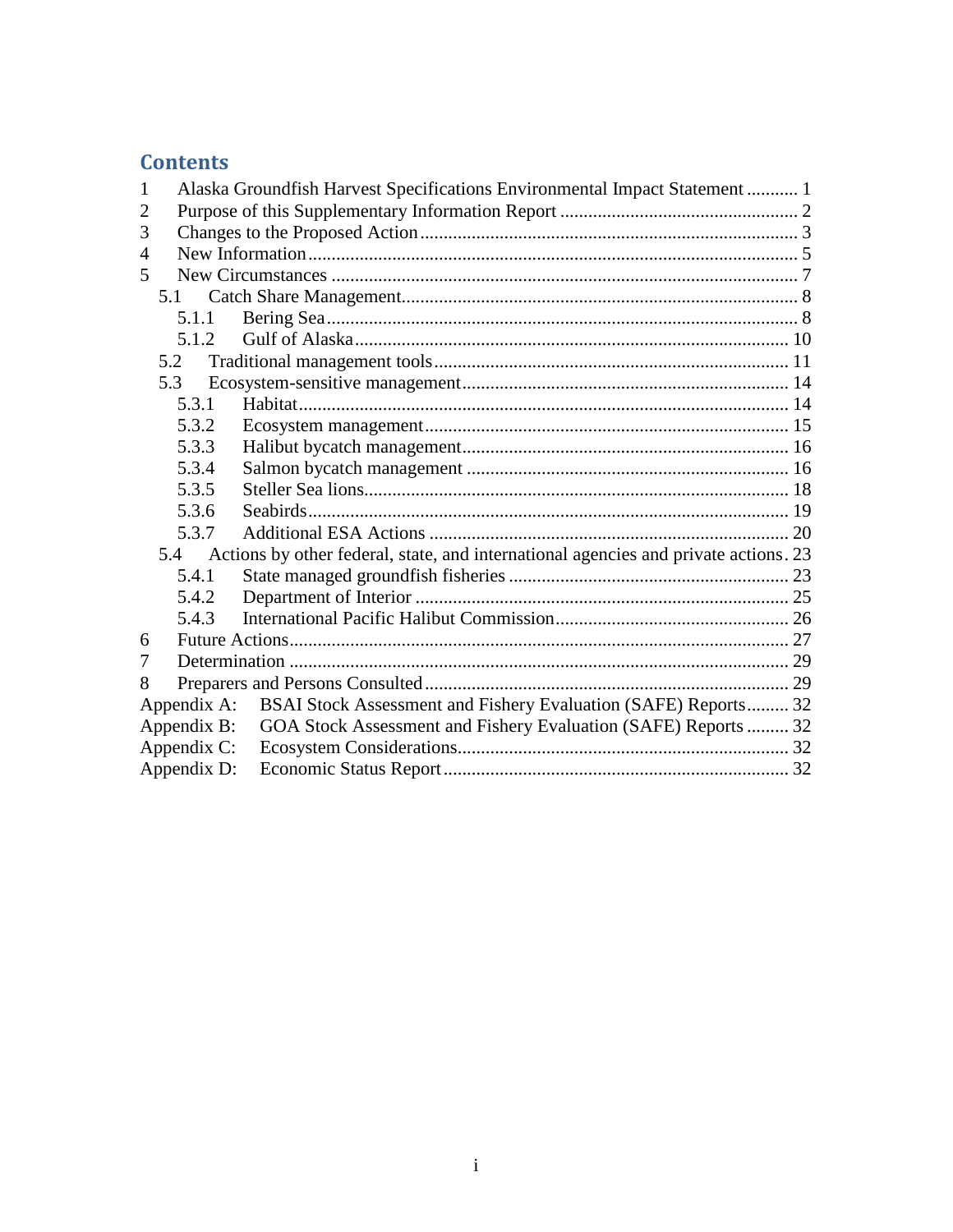#### <span id="page-2-0"></span>1 Alaska Groundfish Harvest Specifications Environmental Impact **Statement**

The groundfish fisheries in federal waters off Alaska are managed under the Fishery Management Plan for Groundfish of the Bering Sea and Aleutian Islands Management Area (BSAI FMP) and the Fishery Management Plan for Groundfish of the Gulf of Alaska (GOA FMP). In the Gulf of Alaska (GOA) and Bering Sea and Aleutian Islands (BSAI), groundfish harvests are managed subject to annual limits on the amounts of each species of fish, or of each group of species, that may be taken. The annual limits are referred to as "harvest specifications," and the process of establishing them is referred to as the "harvest specifications process." The U.S. Secretary of Commerce approves the harvest specifications based on the recommendations of the North Pacific Fishery Management Council (Council).

The National Marine Fisheries Service (NMFS) prepared the Alaska Groundfish Harvest Specifications Final Environmental Impact Statement (Harvest Specifications  $EIS$ )<sup>[1](#page-2-1)</sup> in January 2007 for the harvest strategy used to set the annual harvest specifications. The Harvest Specifications EIS examines alternative harvest strategies for the federally managed groundfish fisheries in the GOA and the BSAI management areas that comply with federal regulations, the FMPs, and the Magnuson-Stevens Fishery Conservation and Management Act (Magnuson-Stevens Act). The Harvest Specifications EIS provides decision-makers and the public with an evaluation of the environmental, social, and economic effects of alternative harvest strategies. The preferred alternative established a harvest strategy for the BSAI and GOA groundfish fisheries necessary for the management of the groundfish fisheries and the conservation of marine resources, as required by the Magnuson-Stevens Act and as described in the management policy, goals, and objectives in the FMPs.

Annually, the Council's harvest specifications process is to apply the harvest strategy to the best available scientific information to derive annual harvest specifications. The Council's Groundfish Plan Teams and Scientific and Statistical Committee (SSC) use stock assessments to calculate biomass, overfishing levels, and acceptable biological catch (ABC) limits for each species or species group for specified management areas. Overfishing levels and ABCs provide the foundation for the Council and NMFS to develop the TAC for each species or species group. Overfishing levels and ABC amounts reflect fishery science, applied in light of the requirements of the FMPs. The TACs recommended by the Council are either at or below the ABCs. The sum of the TACs for each area is constrained by the optimum yield established for that area. The annual harvest specifications also set or apportion the prohibited species catch (PSC) limits.

<span id="page-2-1"></span><sup>&</sup>lt;sup>1</sup> National Marine Fisheries Service, Department of Commerce (Jan. 2007), Alaska Groundfish Harvest Specifications Final Environmental Impact Statement. http://alaskafisheries.noaa.gov/analyses/specs/eis/final.pdf.  $\overline{a}$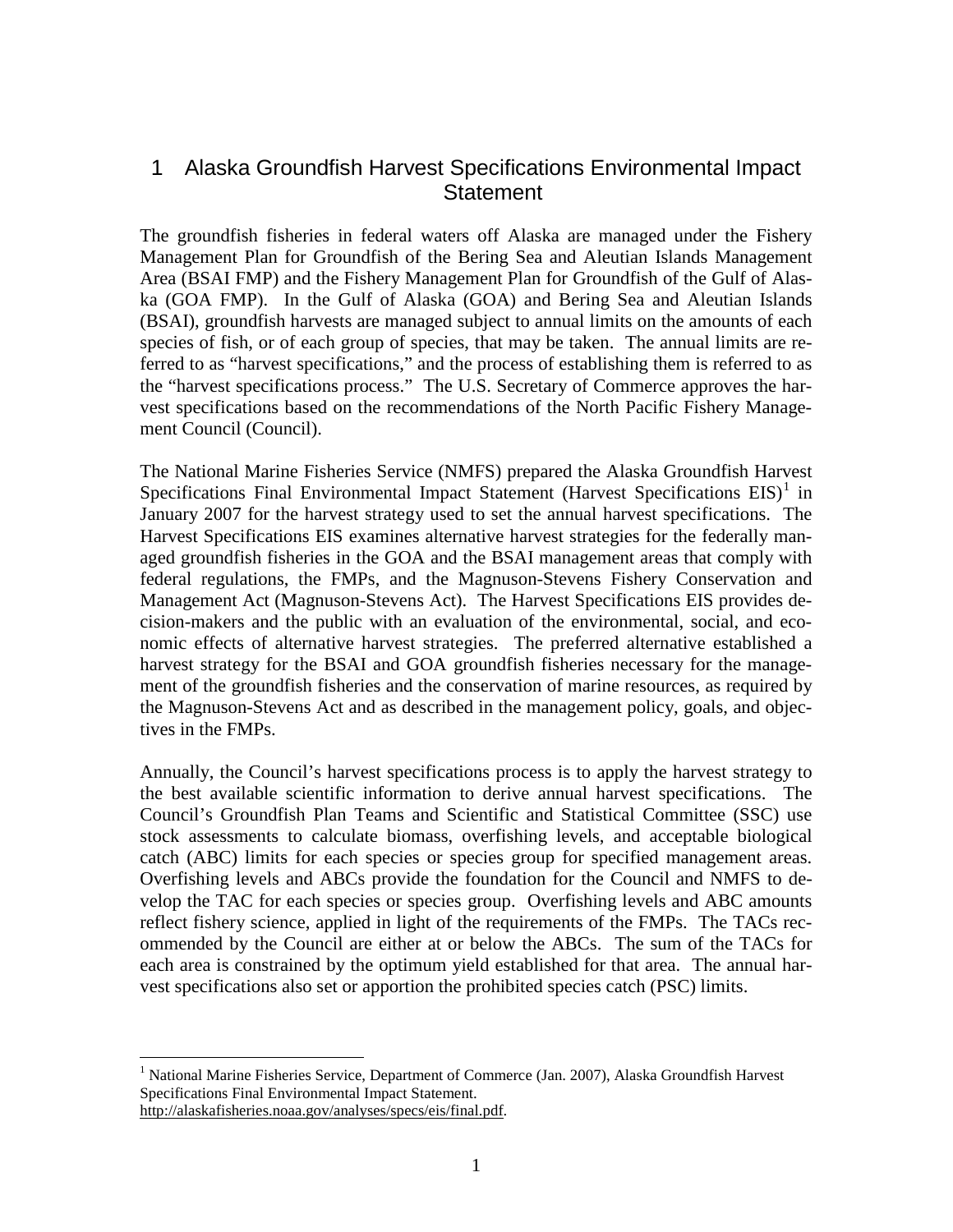The harvest strategy provides for orderly and controlled commercial fishing for groundfish (including Community Development Quota [CDQ] fishing); promotes sustainable incomes to the fishing, fish processing, and support industries; supports sustainable fishing communities; and provides a steady supply of fish products to consumers. The harvest strategy balances groundfish harvest in the fishing year with ecosystem needs such as non-target fish stocks, marine mammals, seabirds, and habitat.

#### 2 Purpose of this Supplementary Information Report

<span id="page-3-0"></span>This supplementary information report evaluates the need to prepare a Supplemental EIS (SEIS) for the 2014/2015 groundfish harvest specifications. This supplementary information report also provides information to preliminarily determine whether an SEIS may be necessary for the 2015/2016 groundfish harvest specifications. An SEIS should be prepared if –

- 1. the agency makes substantial changes in the proposed action that are relevant to environmental concerns, or
- 2. significant new circumstances or information exist relevant to environmental concerns and bearing on the proposed action or its impacts  $(40 \text{ CFR } 1502.9(c)(1))$ .

This report analyzes the information contained in the Council's 2013 Stock Assessment and Fishery Evaluation (SAFE) reports and information available to NMFS and the Council to determine whether an SEIS should be prepared. Appendices A and B contain the websites for the SAFE reports, which represent the best available scientific information for the harvest specifications. Appendix C contains the website for the ecosystem considerations report for the SAFE reports. Appendix D contains the website for the economic status report for the SAFE reports.

Not every change requires an SEIS; only those changes that cause effects which are sig-nificantly different from those already studied require supplementary consideration.<sup>[2](#page-3-1)</sup> The Supreme Court explained that "an agency need not supplement an EIS every time new information comes to light after the EIS is finalized. To require otherwise would render agency decision-making intractable."<sup>[3](#page-3-2)</sup> On the other hand, if a subsequent related federal action occurs, and new information indicates that that subsequent action will affect the quality of the human environment in a significant manner or to a significant extent not already considered, an SEIS must be prepared.<sup>[4](#page-3-3)</sup>

The following three sections discuss each of the considerations for an SEIS: changes to the action, new information, and new circumstances. This SIR also looks at reasonably foreseeable future actions to gauge whether a future action, individually or cumulatively,

<sup>&</sup>lt;sup>2</sup> See Davis v. Latschar, 202 F.3d 359, 369 (D.C. Cir. 2000).

<span id="page-3-2"></span><span id="page-3-1"></span><sup>&</sup>lt;sup>2</sup> See *Davis v. Latischar, 202 F. 102 E.17, 202* (2000). 3 See *Marsh v. Oregon Natural Resources Council*, 490 U.S. 360, 373 (1989). <sup>4</sup> See *Marsh*, 490 U.S. at 374.

<span id="page-3-3"></span>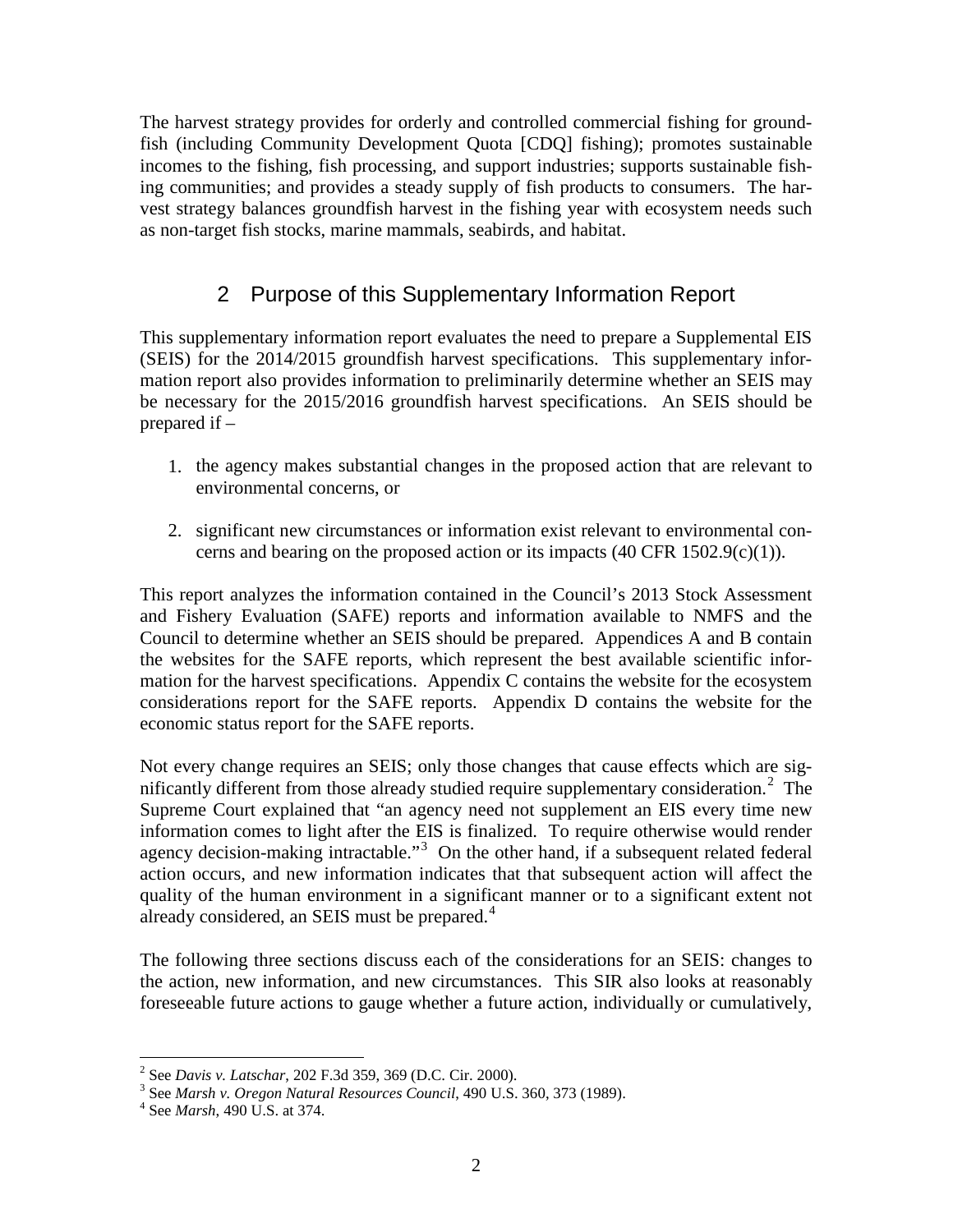could cause a substantial change in the harvest specification process or represent significant new circumstances or new information that would require an SEIS in the future.

#### 3 Changes to the Proposed Action

<span id="page-4-0"></span>The 2014/2015 harvest specifications do not constitute a change in the proposed action. The proposed action was a harvest strategy that provides for the annual determination of the harvest specifications based on information developed through the harvest specifications process. The 2014/2015 harvest specifications are consistent with the preferred alternative harvest strategy analyzed in the Harvest Specifications EIS because they were set through the harvest specifications process, are within the optimum yield established for the BSAI or GOA, and do not exceed the ABC for any single species or species group. The harvest specification process and the environmental consequences of the selected harvest strategy are fully described in the Harvest Specifications EIS.

The proposed 2014/2015 harvest specifications for the GOA and BSAI were published in the *Federal Register* on December 10, 2013 (78 FR 74079 and 78 FR 74063, respectively). The Council took final action to recommend final harvest specifications at its December 2013 meeting. NMFS is scheduled to publish the *Federal Register* notice announcing the final harvest specifications in mid-February 2014.

NMFS has made some minor change to the harvest specifications process since 2007. None of these changes, individually or cumulatively, represent a substantial change in the proposed action relevant to environmental concerns. In brief, NMFS published a final rule to modify the 2008 harvest specifications under the provisions of Amendments 80 and 85 (72 FR 71802; December 19, 2007). This action ensured that allocations were in effect for Amendment 80 and 85 participants at the beginning of the 2008 fishing year. The modifications were done under the auspices of the Harvest Specifications EIS. NMFS extended these allocations with the 2008/2009 and subsequent harvest specifications.

Additionally, Amendments 80 and 85 incorporate statutory mandates of the Magnuson-Stevens Act, as amended by the Coast Guard and Maritime Transportation Act of 2006 and the Magnuson-Stevens Fishery Conservation and Management Reauthorization Act of 2006. These amendments to the Magnuson-Stevens Act required that Amendments 80 and 85 allocate to the CDQ Program 10.7 percent of the TAC of the species allocated under those programs. The Magnuson-Stevens Act requires that all catch of these species accrue against the CDQ allocations, including catch in both the directed fisheries for these species and any incidental catch or bycatch. Minor revisions were made to catch monitoring requirements for the CDQ fisheries to comply with the new Magnuson-Stevens Act requirement that the CDQ fisheries be managed no more restrictively than the cooperative fisheries for these same species.

The Magnuson-Stevens Act also requires that allocations to the CDQ Program be made only for species with directed fisheries in the BSAI. Under Amendment 80, allocations to the CDQ Program of TAC categories without directed fisheries in the BSAI were dis-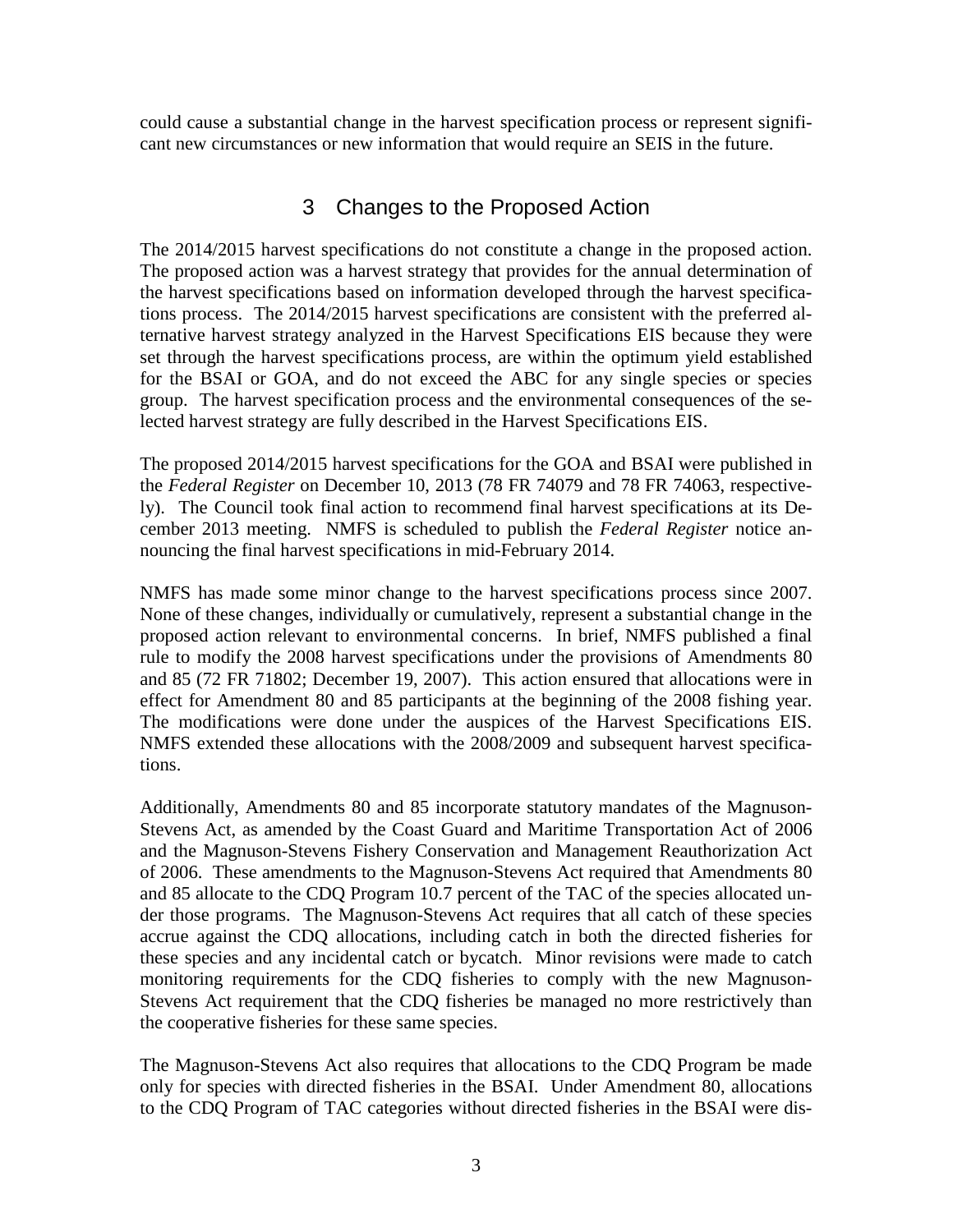continued. These species include pollock in the Bogoslof District, Greenland turbot in the Aleutian Islands, Alaska plaice, other flatfish, rockfish, and other species. Catch in the CDQ fisheries of these species are managed under the regulations and according to the individual fishery's status for that TAC category. Retention of species closed to directed fishing is limited to maximum retainable amounts, unless the species is on prohibited species status requiring discard. Notices of closure to directed fishing and of retention requirements for these species apply to the CDQ and non-CDQ sectors. The catch of these species in the CDQ fisheries does not constrain the catch of other CDQ species unless catch by all sectors approached an overfishing level. These changes are discussed in detail in the 2007/2008 final harvest specifications for groundfish of the BSAI (72 FR 9451; March 2, 2007).

Amendments 73/77, which became effective on January 30, 2009, removed dark rockfish (*Sebastes ciliatus*) from both FMPs (73 FR 80307; December 31, 2008). This action allows the State of Alaska to implement more responsive, regionally based management of dark rockfish than is currently possible under the FMPs and improves conservation and management of dark rockfish. The Environmental Assessment (EA) accompanying this action found that there were no significant environmental impacts.<sup>[5](#page-5-0)</sup>

In 2010, NMFS made some minor changes with Amendments 95 and 96 to the BSAI FMP and Amendment 87 to the GOA FMP (75 FR 61639; October 6, 2010) that are reflected in the 2011/2012 and subsequent harvest specifications. Amendment 95 moves skates from the ''other species'' category to the ''target species'' category in the FMP. Amendments 96 and 87 revise the FMPs to meet the National Standard 1 guidelines for annual catch limits and accountability measures. These amendments move all remaining species groups from the ''other species'' category to the ''target species'' category, remove the ''other species'' and ''non-specified species'' categories from the FMPs, establish an "ecosystem component" category, and describe the current practices for groundfish fisheries management in the FMPs. The final rule removed references to the ''other species'' category for purposes of the harvest specifications and adds skate species to the reporting codes for the BSAI groundfish fisheries. An EA determined that this action would not have significant environmental impacts.<sup>[6](#page-5-1)</sup>

In October 2013, the Council's Scientific and Statistical Committee (SSC) recommended separate Bering Sea subarea and Aleutian Islands subarea OFLs and ABCs for Pacific cod in the BSAI for the 2014 and 2015 harvest specifications cycle based on the best available data. Before, Pacific cod was managed as one stock in the BSAI with one OFL and ABC. The stock assessment for AI Pacific cod was evaluated at the September 2013 BSAI Groundfish Plan Team meeting and October 2013 Council meeting. This stock assessment provides extensive information on why separate ABCs are appropriate for Pacific cod and the impacts of these ABCs on Pacific cod.

In December 2013, the Council recommended separate subarea TACs based on those assessments. Since the Council split the BSAI Pacific cod TAC into separate BS and AI

 $\overline{a}$ 

<span id="page-5-0"></span><sup>&</sup>lt;sup>5</sup> http://alaskafisheries.noaa.gov/sustainablefisheries/amds/amd73\_77/ea082008.pdf

<span id="page-5-1"></span><sup>6</sup> http://alaskafisheries.noaa.gov/sustainablefisheries/amds/95-96-87/final\_ea\_amd96-87\_0910.pdf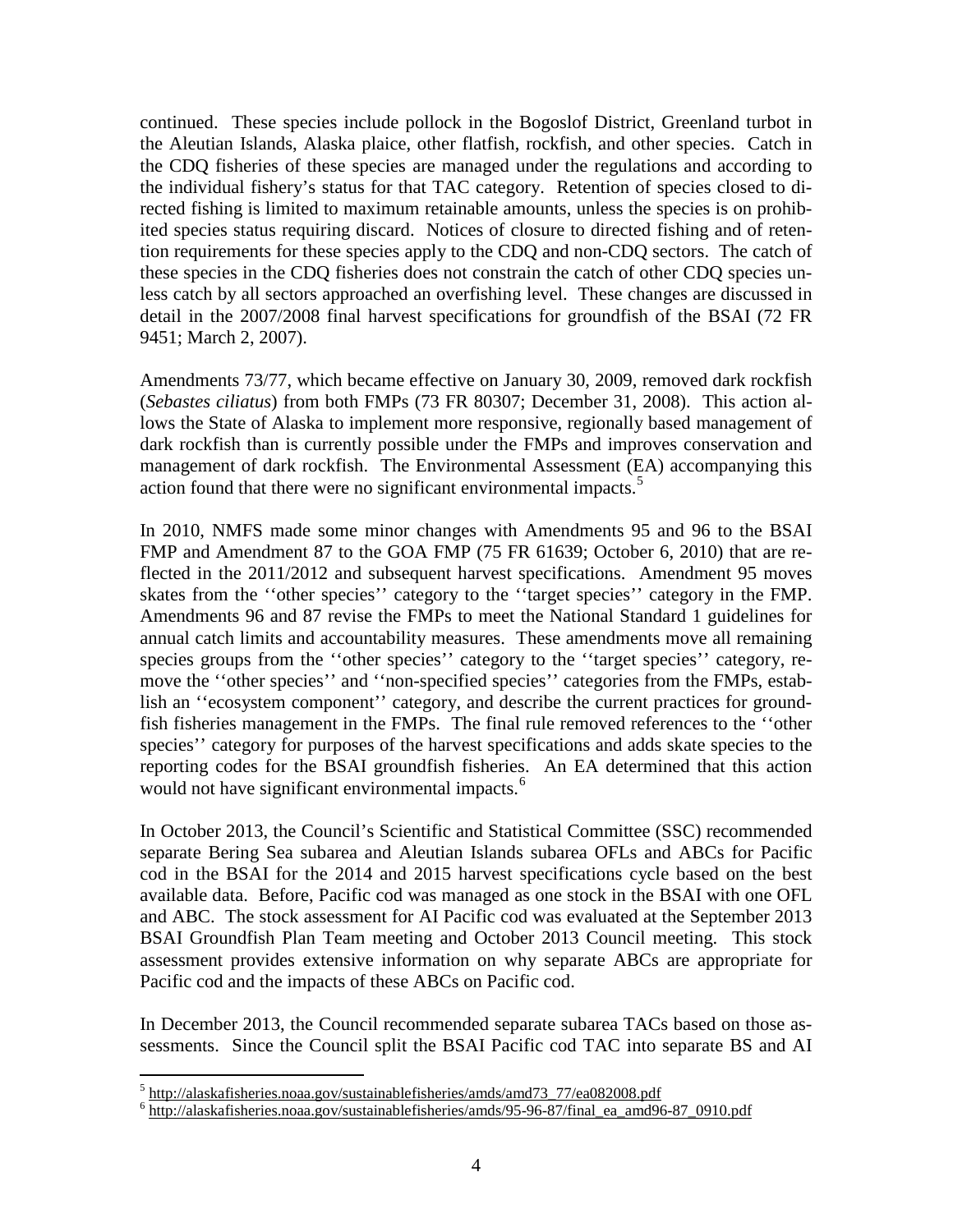TACs and did not revise 50 CFR 679.20, NMFS interpreted that the sector allocations currently in effect will continue to apply at the BSAI-wide level. This interpretation is consistent with the Council's intent about the sector allocations under Amendment 85 (72 FR 50788; September 04, 2007). The Council also recognized the dynamic nature of the AI Pacific cod fishery and the difficulty in predicting the likely outcomes of a TAC split, given that (1) all gear sectors have varied the proportion of total Pacific cod harvest in the AI over time; (2) SSL protection measures reduce a large portion of the fishable area in the AI; and (3) it is unknown how sectors will change their fishing patterns and redeploy in response to the SSL protection measures. However, since the result of separate TACs is a reduction in the amount of AI Pacific cod available for harvest, then impacts are beneficial. The primary conservation effects concern Pacific cod fishery interactions with Steller sea lions and NMFS analyzed the impacts of separate TACs on the AI Pacific cod fishery and Steller sea lions in the Steller Sea Lions Protection Measures for Groundfish Fisheries in the Bering Sea and Aleutian Islands Management Area.<sup>[7](#page-6-1)</sup>

At its November 2013 meeting, the Council's GOA Groundfish Plan Team recommended combining the Western and Central GOA ''other rockfish'' ABCs and TACs. The ''other rockfish'' category in those areas include ''other rockfish'' (19 species) and demersal shelf rockfish (7 species). The Plan Team recommended combining these ABCs and TACs based on the challenges associated with conducting a comprehensive assessment of all of the species in the ''other rockfish'' category in the Western and Central GOA. In December 2013, the Council and its SSC considered this change and recommend combining these ABCs and TACs as recommended by the Plan Team. NMFS does not anticipate any adverse management or conservation effects from this change, as directed fishing for other rockfish would continue to be prohibited in the Western and Central GOA.

#### 4 New Information

<span id="page-6-0"></span>The second part of the inquiry to determine whether an SEIS is required involves a twostep process. First, one must identify new information or circumstances. Second, one must analyze whether these are significant to the analysis of the proposed action and relevant to environmental concerns and bearing on the proposed action or its impacts. The primary sources of new information directly related to the action and its impacts are the 2013 BSAI and GOA SAFE reports, which include NMFS's annual Eastern Bering Sea trawl survey results along with other resource surveys, information on previous fishery performance, and subsequent stock assessments. NMFS's Guidelines for Fishery Management Plans require that a SAFE report be prepared and reviewed annually for each FMP. The FMPs require that a draft of the SAFE report be produced each year in time for the December Council meeting.

The SAFE reports provide information to the Council for determining annual harvest levels from each stock. The SAFE reports (1) summarize the best available scientific information concerning the past, present, and possible future condition of the stocks, marine ecosystems, and fisheries that are managed under federal regulation; (2) document signif-

 $\overline{a}$ 

<span id="page-6-1"></span><sup>7</sup> http://alaskafisheries.noaa.gov/sustainablefisheries/sslpm/eis/default.htm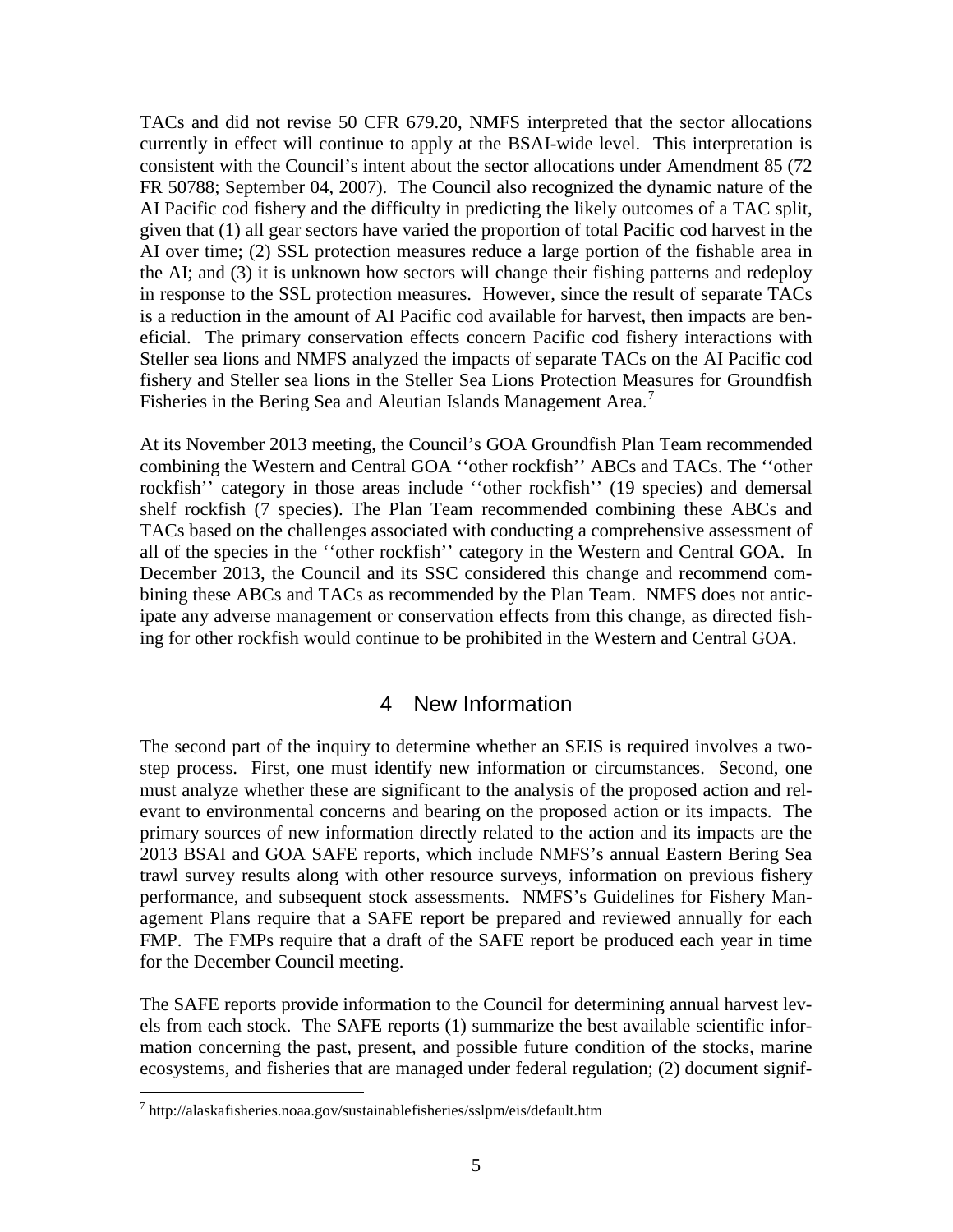icant trends or changes in the resource, marine ecosystems, and the fishery over time; and (3) assess the relative success of existing State of Alaska and federal fishery management programs.

The SAFE reports are published in three sections: "Stock Assessment," which comprises the bulk of the document; "Economic Status of Groundfish Fisheries off Alaska;" and "Ecosystem Considerations." The websites for these documents are provided in Appendices A, B, C, and D.

Annually, the Council's BSAI Groundfish Plan Team compiles the stock assessment section of the SAFE report for the BSAI groundfish fisheries from chapters contributed by scientists at NMFS Alaska Fisheries Science Center (AFSC). The GOA groundfish Plan Team compiles the SAFE report for GOA groundfish fisheries from chapters contributed by scientists at AFSC and the Alaska Department of Fish and Game (ADF&G).

Each species or species group is represented in the SAFE report by a chapter containing the latest stock assessment. New or revised stock assessment models are generally previewed at the September Plan Team meeting and considered again by the Plan Team at its November meeting for recommending final overfishing level and ABC specifications for the following two fishing years. The SAFE reports include recommendations by the author(s) and Plan Teams for an overfishing level and ABC for each species or species group managed under the FMP.

The 2014/2015 harvest specifications are based on the information provided in the 2013 SAFE reports. The Plan Teams met in Seattle from November 18 to 22, 2013, to review the status of each species or species group that is managed under each FMP. The Plan Team review was based on presentations by ADF&G and AFSC scientists with opportunity for public comment and input. The information presented at the Plan Team meetings was then compiled into the 2013 SAFE reports. The 2013 SAFE reports describe in detail the new information available since the 2012 SAFE reports, including new survey data and new fishery performance information. This new information resulted in new estimations of overfishing levels and ABCs for a number of species or species group, as detailed in the SAFE reports.

The BSAI and GOA Plan Team recommendations were forwarded to the Council and its Scientific and Statistical Committee (SSC) and Advisory Panel (AP) for consideration and final action in December.

Based on this information, the Council recommended the 2014/2015 harvest specifications in December. The SSC reviewed the SAFE reports, the overfishing level, and the ABC recommendations and either confirmed the Plan Team recommendations or developed its own. The ABC recommendations, together with biological, social, and economic factors, were considered by the AP and the Council in determining TACs. The Council recommended TAC levels at or below ABC. Table 1 summarizes noteworthy SSC ABC recommendations for 2014 compared to the 2013 ABCs. NMFS is scheduled to publish the final harvest specifications in the *Federal Register* in mid-February 2014.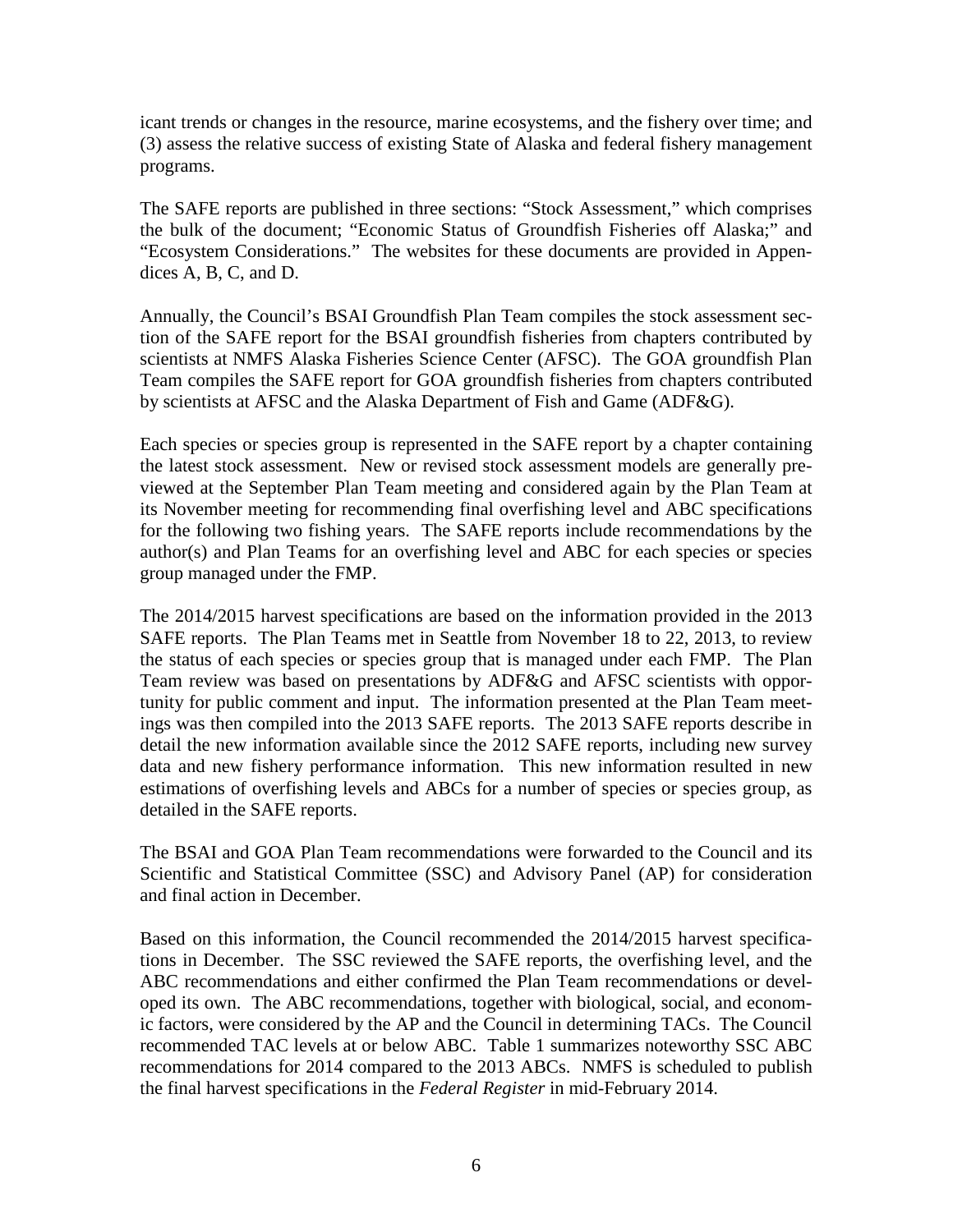**Table 1 Scientific and Statistical Committee (SSC) Bering Sea and Aleutian Islands and Gulf of Alaska ABC recommendations for 2014 area total ABCs and ABCs for selected stocks compared to the final 2013 ABCs (in metric tons).** 

| <b>Species</b>             | Final 2013 ABC |           | SSC 2014 ABC Percent change |
|----------------------------|----------------|-----------|-----------------------------|
| <b>BSAI total ABC</b>      | 2,639,317      | 2,572,819 | -3                          |
| <b>BS</b> pollock          | 1,375,000      | 1,369,000 | $-0.4$                      |
| <b>BSAI Pacific cod</b>    | 307,000        | 270,100   | $-14$                       |
| Bering Sea sablefish       | 1,580          | 1,339     | -18                         |
| AI sablefish               | 2,140          | 1,811     | -18                         |
| <b>BSAI</b> yellowfin sole | 206,000        | 239,800   | $+14$                       |
| <b>BSAI</b> rock sole      | 214,000        | 203,800   | $-5$                        |
| <b>GOA total ABC</b>       | 595,920        | 640,675   | $+7$                        |
| GOA pollock                | 121,046        | 174,976   | $+31$                       |
| GOA Pacific cod            | 80,800         | 88,500    | $+9$                        |
| GOA sablefish              | 12,510         | 10,572    | $-18$                       |

The preferred harvest strategy analyzed in the Harvest Specifications EIS anticipated that information on changes in species abundance would be used each year in setting the annual harvest specifications. It is a flexible process designed to adjust to new information on stock abundance. However, according to this new information, there has been no change in any stock's status relative to the established status determination criteria. The status of the stocks continues to appear relatively favorable, and no groundfish stocks are overfished or approaching an overfished condition. Therefore, the information used to set the 2014/2015 harvest specifications is not significant relative to the environmental impacts of the harvest strategy analyzed in the Harvest Specifications EIS: it raises no new environmental concerns significantly different from those previously analyzed in the Harvest Specifications EIS. Thus, the new information available is not of a scale and scope that require an SEIS.

#### 5 New Circumstances

<span id="page-8-0"></span>Chapter 3 of the Harvest Specifications EIS identified reasonably foreseeable future actions that may affect the BSAI and GOA groundfish fisheries and the impacts of the fisheries on the environment. For this report, NMFS reviewed these actions to determine whether they have occurred since 2007 and, if they did occur, whether they would change the analysis in the Harvest Specifications EIS of the impacts of the harvest strategy on the human environment. In addition, NMFS considered whether other actions not anticipated in the Harvest Specifications EIS occurred that have a bearing on the harvest strategy or its impacts.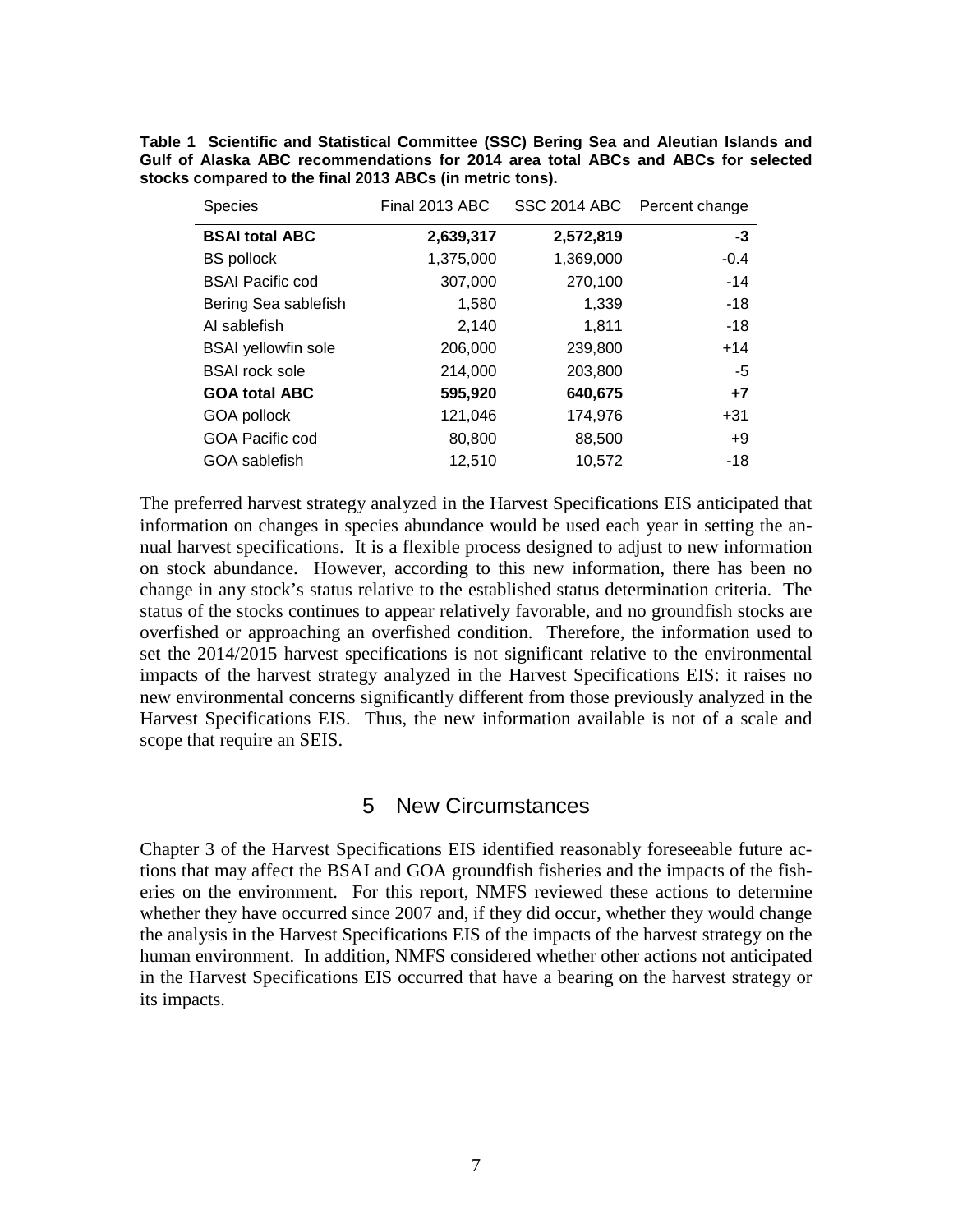The reasonably foreseeable future actions were grouped in the Harvest Specifications EIS into the following five categories:

- Catch share management
- Traditional management tools
- Ecosystem-sensitive management
- Actions by other federal, state, and international agencies
- Private actions

In this section, actions by other agencies and private actions have been grouped for discussion.

#### <span id="page-9-0"></span>*5.1 Catch Share Management*

These following actions improve fisheries management but they do not alter the harvest specification process or change analysis in the Harvest Specifications EIS of impacts of the harvest strategy on the human environment. They therefore do not constitute "significant new circumstances" necessitating a supplemental EIS pursuant to 40 CFR  $1502.9(c)(1)(ii)$ .

#### <span id="page-9-1"></span>5.1.1 Bering Sea

**Amendment 80 Program:** In 2007, NMFS published a final rule to implement Amendment 80 (72 FR 52668; September 14, 2007). Amendment 80 is catch share program that improved management for the species under the program and modified the method of TAC allocations. The Amendment 80 Program established a limited access privilege program for the non-American Fisheries Act (non-AFA) trawl catcher/processor sector by allocating TAC among several BSAI trawl groundfish fishing sectors, and it facilitates the formation of harvesting cooperatives in the non-AFA trawl catcher/processor sector. The Amendment 80 species are Atka mackerel, flathead sole, Pacific cod, rock sole, yellowfin sole, and Aleutian Islands Pacific ocean perch. In order to limit the ability of participants eligible for the Amendment 80 Program to expand their harvest efforts in the GOA, the program established groundfish and PSC limits as sideboard limits for Amendment 80 Program participants in the GOA.

In 2009, NMFS issued regulations implementing Amendment 90 which amended the Amendment 80 Program to allow post-delivery transfers of cooperative quota to cover overages to mitigate potential overages, reduce enforcement costs, and provide for more precise TAC management (74 FR 42178; August 21, 2009). This action was categorically excluded from the need to prepare an EA pursuant to the National Environmental Policy Act (NEPA).

In 2010, NMFS issued an emergency rule to exempt Amendment 80 cooperatives and trawl catcher/processor vessels that are not specified in regulation as AFA vessels from the groundfish retention standards (GRS) regulations that calculated compliance with annual GRS rates and required an unattainable and unenforceable level of retention (75 FR 78172; December 15, 2010). The emergency rule was extended through December 17, 2011 (76 FR 31881, June 2, 2011). The GRS program was implemented to increase the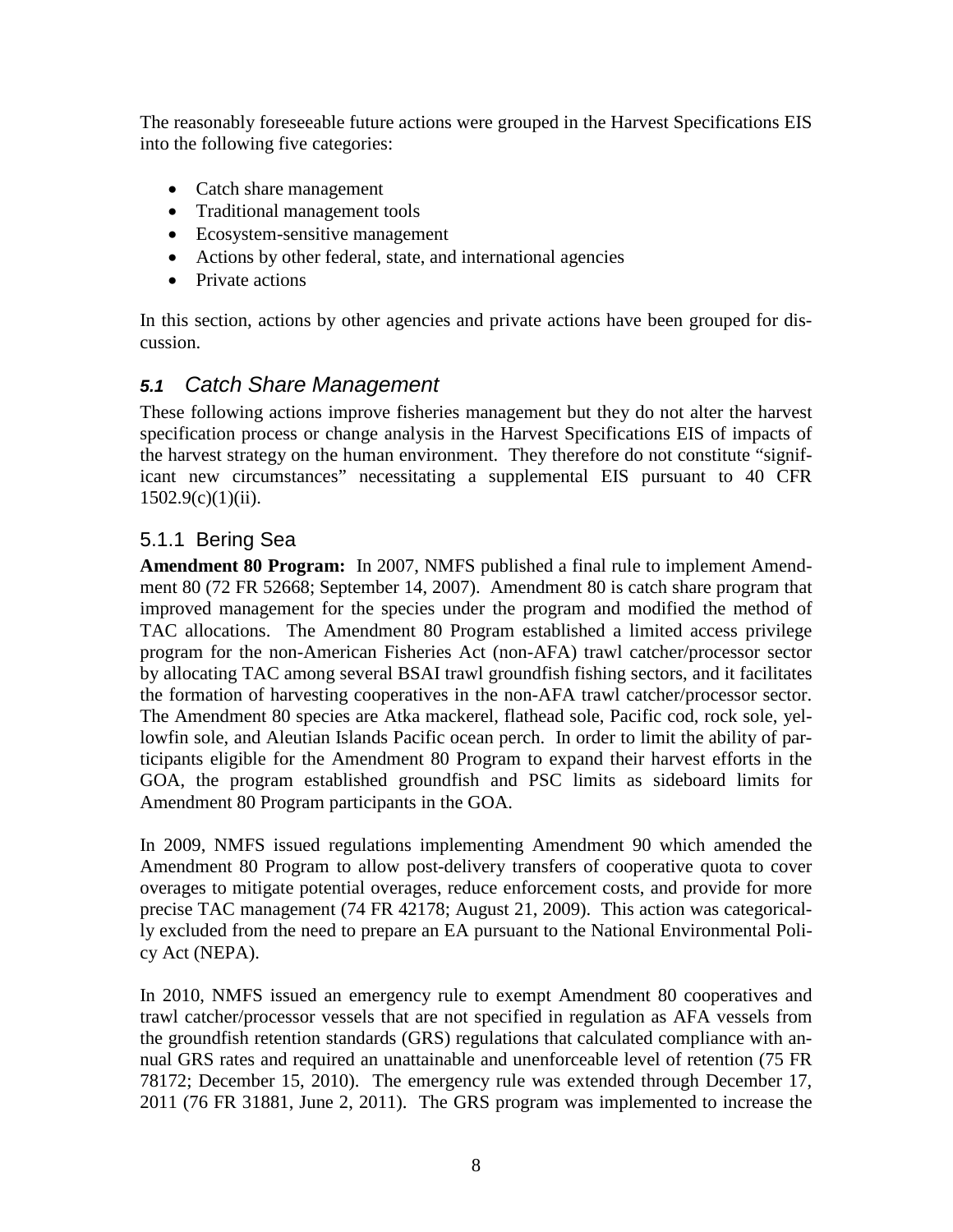retention and utilization of groundfish; however, NMFS has discovered that the regulatory methodology used to calculate compliance with the GRS requires individual Amendment 80 vessels and Amendment 80 cooperatives to retain groundfish at rates well above the minimum retention rates recommended by the Council or implemented by NMFS. As a result, the GRS imposed significantly higher than predicted compliance costs on vessel owners and operators due to the increased level of retention needed to meet the minimum retention rates. Additionally, NMFS discovered that enforcement of the GRS has proven far more complex, challenging, and potentially costly than anticipated by NMFS. This action had no effect on the human environment because groundfish bycatch and retention is more effectively and efficiently controlled through Amendment 80 cooperative agreements and civil contracts than through the GRS. This action was categorically excluded from the need to prepare an EA pursuant to NEPA.

On November 4, 2011, NMFS published a final rule to implement Amendment 93 to the BSAI FMP (76 FR 68354). These regulations amend the Amendment 80 Program to modify the criteria for forming and participating in a harvesting cooperative. This action encourages greater participation in harvesting cooperatives, which enable members to more efficiently target species, avoid areas with undesirable bycatch, and improve the quality of products produced. The EA accompanying this action found that there were no significant environmental impacts.<sup>[8](#page-10-0)</sup>

On October 1, 2012, NMFS published a final rule to implement Amendment 97 to the BSAI FMP (77 FR 59852). These regulations amend the Amendment 80 Program to allow the owners of trawl catcher/processor vessels authorized to participate in the Amendment 80 Program to replace these vessels with vessels that meet certain requirements. This rule establishes a limit on the overall length of replacement vessels, measures to prevent replaced vessels from participating in Federal groundfish fisheries off Alaska that are not Amendment 80 fisheries, and specific catch limits known as Amendment 80 sideboards for replacement vessels. This action promotes safety-at-sea by allowing Amendment 80 vessel owners to replace their vessels for any reason at any time and by requiring replacement vessels to meet certain U.S. Coast Guard vessel safety standards, and facilitates an increase in the processing capabilities of the fleet to improve the retention and utilization of groundfish catch by these vessels. The EA accompanying this action found that there were no significant environmental impacts.<sup>[9](#page-10-1)</sup>

On February 25, 2013, NMFS published a regulatory amendment to modify the GRS program in the BSAI by removing certain regulatory requirements that mandate minimum levels of groundfish retention by the owners and operators of Amendment 80 vessels and Amendment 80 cooperatives participating in the BSAI groundfish fisheries (78 FR 12627). This action relieved Amendment 80 vessels and Amendment 80 cooperatives from undue compliance costs stemming from the minimum retention rates while continuing to promote the GRS program goals of increased groundfish retention and utilization. This action maintained current monitoring requirements for the Amendment 80 fleet and established a new requirement for Amendment 80 cooperatives to annually report

<sup>&</sup>lt;sup>8</sup> [http://alaskafisheries.noaa.gov/sustainablefisheries/amds/93/rireafrfa\\_amd93.pdf](http://alaskafisheries.noaa.gov/sustainablefisheries/amds/93/rireafrfa_amd93.pdf)  $\overline{a}$ 

<span id="page-10-1"></span><span id="page-10-0"></span><sup>&</sup>lt;sup>9</sup> http://alaskafisheries.noaa.gov/analyses/amd97/earirirfa\_bsaiamd97\_0612.pdf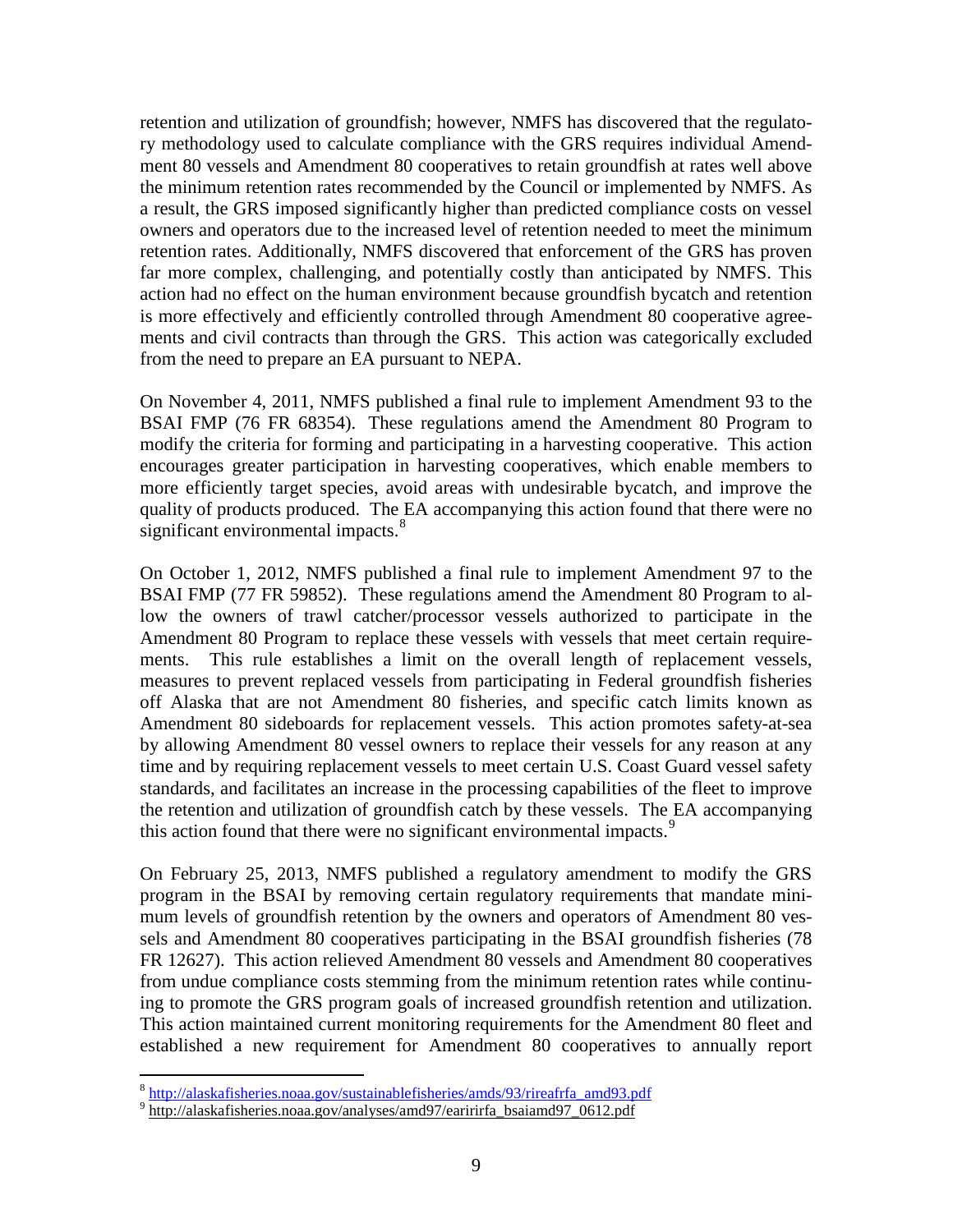groundfish retention performance as part of the report submitted to NMFS. The EA ac-companying this action found that there were no significant environmental impacts.<sup>[10](#page-11-1)</sup>

**Amendment 85 Program:** In 2007, NMFS published a final rule to implement Amendment 85 to the BSAI FMP (72 FR 50788; September 4, 2007). Amendment 85 modified the allocations and seasonal apportionments of Pacific cod TAC among various harvest sectors. Amendment 85 reduces uncertainty about the availability of yearly harvests within sectors caused by reallocations and maintains stability among sectors in the Pacific cod fishery. The EA accompanying this action found that there were no significant envi-ronmental impacts.<sup>[11](#page-11-2)</sup>

**Catch Share Program Improvements:** Since 2007, NMFS has implemented a number of actions to improve the functioning of existing catch share programs. Each EA referenced under the following elements is available from the NMFS, Alaska Region web site. $^{12}$  $^{12}$  $^{12}$ 

- NMFS implemented regulations to provide harvesting cooperatives, crab processing quota share holders, and CDQ groups with the option to make intercooperative transfers, crab individual processing quota transfers, and inter-group transfers through an automated, web-based process (74 FR 51515; October 7, 2009). The EA accompanying this action found that there were no significant environmental impacts.
- Regulations implementing Amendments 62/62 increase the number of times per year that a stationary floating processor (SFP) that is qualified under the American Fisheries Act (AFA) may move within State of Alaska waters in the Bering Sea subarea to process pollock (74 FR 34701; July 17, 2009). This action also requires AFA SFPs to process all GOA pollock and GOA Pacific cod where they processed these species in 2002. This action increases operational flexibility for AFA SFPs that process pollock while continuing to limit the competitive advantage of AFA SFPs in the GOA pollock and GOA Pacific cod fisheries. The EA accompanying this action found that there were no significant environmental impacts.

#### <span id="page-11-0"></span>5.1.2 Gulf of Alaska

**Pacific Cod Sector Allocations:** On December 1, 2011, NMFS published a final rule to implement Amendment 83 to the GOA FMP for the 2012 Pacific cod fishery (76 FR 74670). The final rule allocates Western and Central GOA Pacific cod TAC limits among various gear and operational sectors to limit the amount of Pacific cod that each sector is authorized to harvest. Sector allocations reduced competition among sectors and support stability in the Pacific cod fishery. This rule also limits access to the federal Pacific cod TAC fisheries prosecuted in the parallel fishery, to promote community partici-

 $^{10}$  http://alaskafisheries.noaa.gov/analyses/groundfish/rireairfa grs1212.pdf

<span id="page-11-3"></span><span id="page-11-2"></span><span id="page-11-1"></span><sup>&</sup>lt;sup>11</sup> http://alaskafisheries.noaa.gov/analyses/amd85/finalea\_prule0307.pdf<br><sup>12</sup> http://alaskafisheries.noaa.gov/index/analyses/analyses.asp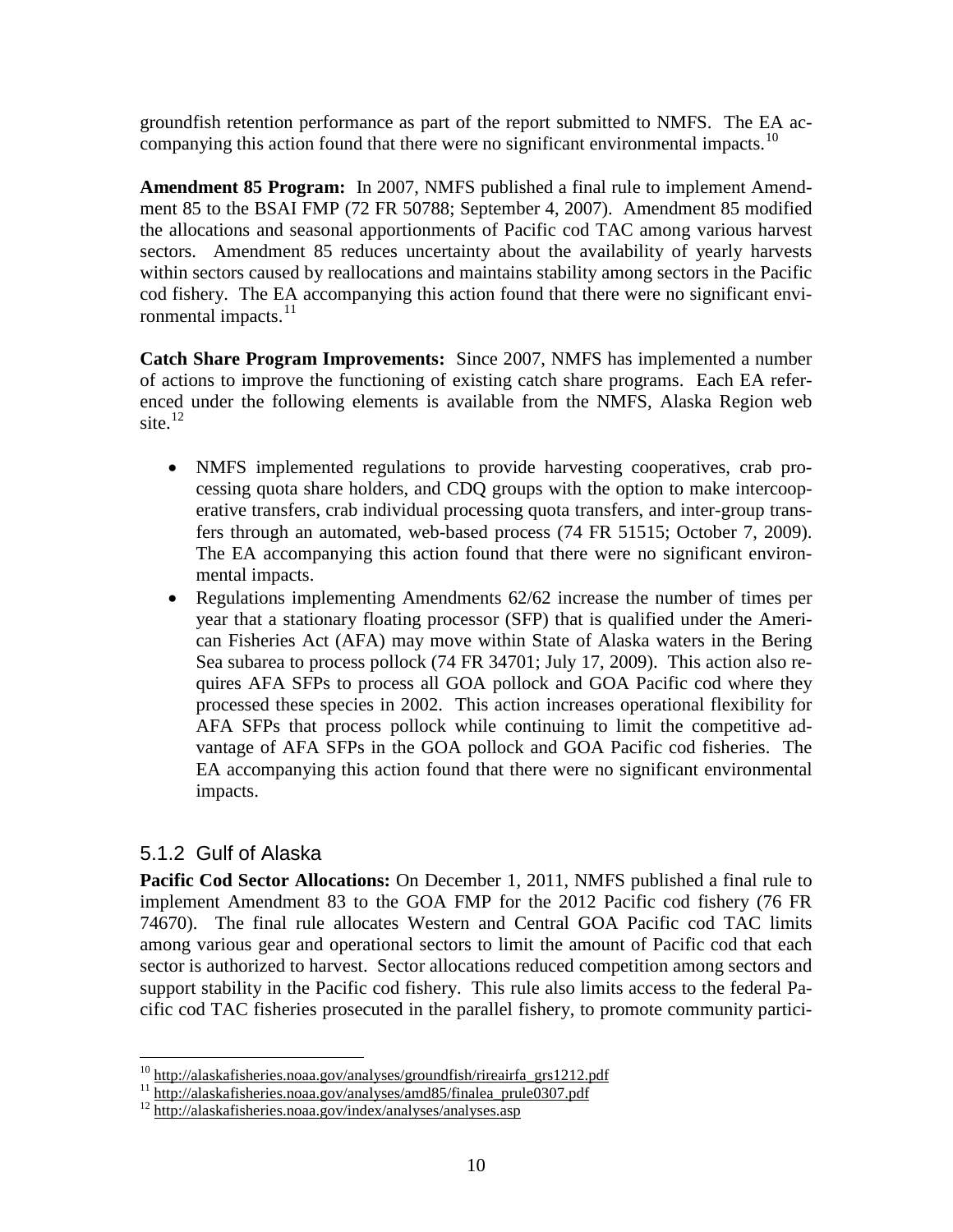pation, and provide incentives for new entrants in the jig sector. The EA accompanying this action found that there were no significant environmental impacts.<sup>[13](#page-12-1)</sup>

**Rockfish Program:** On December 27, 2011, NMFS published a final rule to implement the Central GOA Rockfish Program, Amendment 88 to the GOA FMP (76 FR 81248). The Rockfish Program replaced Pilot Program regulations that expired at the end of 2011. These regulations allocate exclusive harvest privileges to a specific group of license limitation program license holders who used trawl gear to target Pacific ocean perch, pelagic shelf rockfish, and northern rockfish during particular qualifying years. The Rockfish Program retains the conservation, management, safety, and economic gains realized under the Central Gulf of Alaska Rockfish Pilot Program and resolves identified issues in the management and viability of the rockfish fisheries. The EA ac-companying this action found that there were no significant environmental impacts.<sup>[14](#page-12-2)</sup>

#### <span id="page-12-0"></span>*5.2 Traditional management tools*

Traditional management tools are those designed to define target species, and to determine, authorize, manage, or enforce limits on the harvest of target species. Since 2007, NMFS has implemented a number of management actions for the BSAI or GOA groundfish fisheries. These measures improve management of the fisheries but they do not alter the harvest specification process or change analysis in the Harvest Specifications EIS of impacts of the harvest strategy on the human environment. Therefore, the new management tools implemented since 2007 do not constitute "significant new circumstances" necessitating a supplemental EIS pursuant to 40 CFR 1502.9(c)(1)(ii).

**Trawl Gear Endorsements:** Regulations implementing Amendments 92/82 remove trawl gear endorsements on licenses issued under the license limitation program in specific management areas if those licenses have not been used on vessels that met minimum recent landing requirements using trawl gear (74 FR 41080; August 14, 2009). This action provides exemptions to this requirement for licenses that are used in trawl fisheries subject to certain limited access privilege programs. This action issues new area endorsements for trawl catcher vessel licenses in the Aleutian Islands if minimum recent landing requirements in the Aleutian Islands were met. The EA accompanying this action found that there were no significant environmental impacts.

**GOA Pollock Trip Limits:** The GOA pollock trip limit final rule prohibits a catcher vessel from landing more than 300,000 lb (136 mt) of unprocessed pollock during a calendar day, and from landing a cumulative amount of unprocessed pollock from any GOA reporting area that exceeds 300,000 lb multiplied by the number of calendar days the pollock fishery is open to directed fishing in a season (74 FR 18156; April 21, 2009). This rule prevents catcher vessels from circumventing the intent of current trip limit regulations when making deliveries of pollock. Amending the current trip limit regulation to limit a vessel to 300,000 lb of pollock caught in a day will continue to disperse catches of pollock in a manner that is consistent with the intent of Steller sea lion protection measures in the GOA and results in no effects on Steller sea lions beyond those already

<span id="page-12-1"></span><sup>&</sup>lt;sup>13</sup> http://alaskafisheries.noaa.gov/sustainablefisheries/amds/83/earirfrfa0911.pdf

<span id="page-12-2"></span><sup>&</sup>lt;sup>14</sup> <http://alaskafisheries.noaa.gov/sustainablefisheries/amds/88/rireairfa1011.pdf>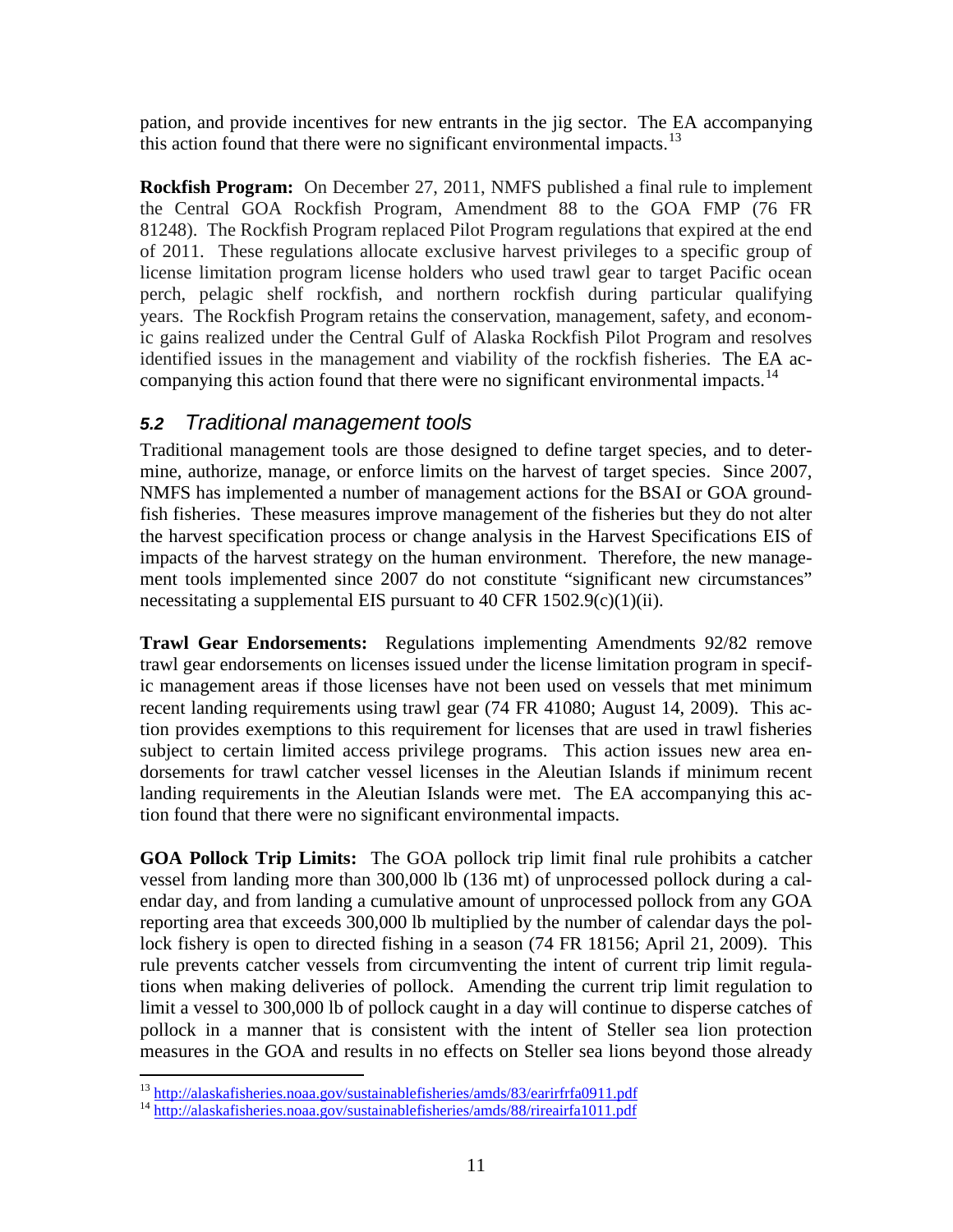analyzed in the 2001 Biological Opinion. This action was categorically excluded from the need to prepare an EA pursuant to NEPA.

**Maximum Retainable Amounts (MRAs):** In 2009, NMFS issued a final rule to revise the MRAs of groundfish using arrowtooth flounder as a basis species in the GOA (74 FR 13348; March 27, 2009). This action increased the MRAs from 0 percent to 20 percent for deep-water flatfish, rex sole, flathead sole, shallow-water flatfish, Atka mackerel, and skates; from 0 percent to 5 percent for aggregated rockfish; and from 0 percent to 1 percent for sablefish. As a result, this action reduced regulatory discards of otherwise marketable groundfish in the arrowtooth flounder fishery. The EA accompanying this action found that there were no significant environmental impacts.<sup>[15](#page-13-0)</sup>

In 2013, NMFS issued a regulation to increase the MRAs of groundfish using arrowtooth flounder and Kamchatka flounder as basis species in the BSAI (78 FR 29248; May 20, 2013). This action allows the use of BSAI arrowtooth flounder and Kamchatka flounder as basis species for the retention of species closed to directed fishing and is necessary to improve retention of otherwise marketable groundfish in these BSAI fisheries. This action also included four regulatory amendments related to harvest management of Kamchatka flounder. Two amendments to account for Kamchatka flounder in the same manner as arrowtooth flounder in the BSAI and to aid in the recordkeeping, reporting, and catch accounting of flatfish in the BSAI. The third amendment provides NMFS the flexibility to allocate Kamchatka flounder (and other species in the future) to the CDQ Program in the annual harvest specifications. The EA accompanying this action found that there were no significant environmental impacts.<sup>[16](#page-13-1)</sup>

**Pacific Cod Parallel Fishery:** On November 29, 2011, NMFS published a final rule to limit access of federally permitted pot and hook-and-line catcher/processor vessels to the Pacific cod "parallel" fishery (76 FR 73513). The parallel fishery occurs in State of Alaska waters within 3 nautical miles of shore adjacent to the BSAI and is managed by the State of Alaska concurrent with the federal pot and hook-and-line fishery. This rule limits access by federally permitted pot or hook-and-line catcher/processor vessels in the Pacific cod parallel fishery in three ways: (1) it requires an owner of a federally permitted vessel to fish under the same federal fisheries permit (FFP) or license limitation program license endorsements in the parallel fishery as required in the federal waters; (2) it provides that the owner of a vessel who surrenders an FFP will not be reissued a new FFP within the 3-year term of the permit; and (3) it requires an operator of any federally permitted vessel used in the parallel fishery to comply with the same seasonal closures that apply in the federal fishery. The EA accompanying this action found that there were no significant environmental impacts.<sup>[17](#page-13-2)</sup>

**North Pacific Observer Program (Observer Program):** In 2010, NMFS issued a final rule to amend regulations implementing the Observer Program to improve the operational efficiency, as well as to improve the catch, bycatch, and biological data collected by ob-

<span id="page-13-0"></span> $15$  http://alaskafisheries.noaa.gov/analyses/mra/goa arrowtooth mra frea0309.pdf

<span id="page-13-2"></span><span id="page-13-1"></span> $^{16}$ http://alaskafisheries.noaa.gov/analyses/groundfish/BSAI Arrowtooth MRA EA RIR IRFA 2013.pdf<br> $^{17}$ <http://alaskafisheries.noaa.gov/analyses/groundfish/parallelwatersearirfrfa2011.pdf>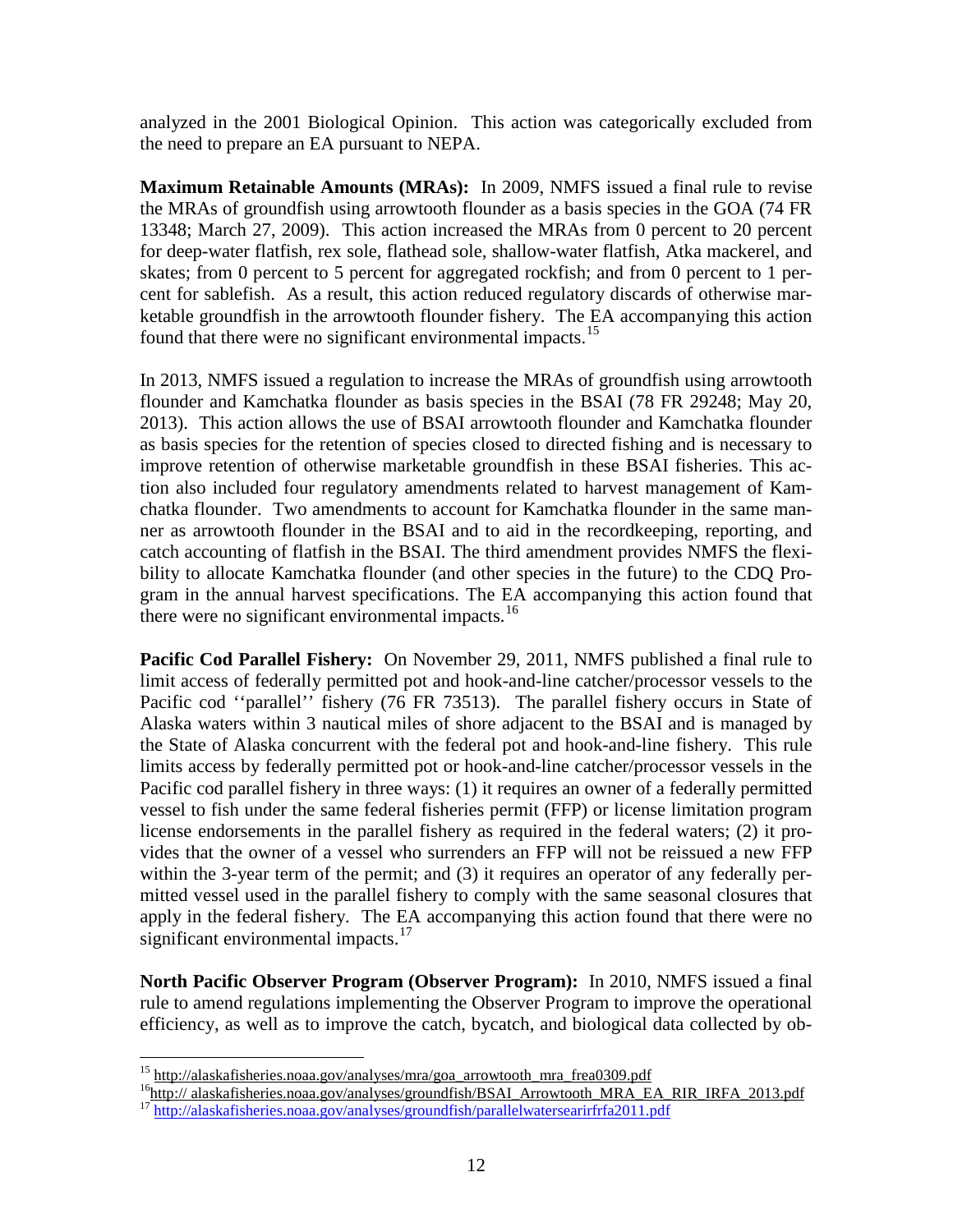servers for conservation and management of the North Pacific groundfish fisheries, including those data collected through scientific research activities (75 FR 69016, November 10, 2010). This action was categorically excluded from the need to prepare an EA pursuant to NEPA.

On November 21, 2012, NMFS published a final rule to restructure the Observer Program and implement Amendment 86 to the BSAI FMP and Amendment 76 to the GOA FMP (77 FR 70062). The final rule adds a funding and deployment system for observer coverage to the existing Observer Program and amends existing observer coverage requirements for vessels and processing plants. The new funding and deployment system allows NMFS to determine when and where to deploy observers according to management and conservation needs, with funds provided through a system of fees based on the ex-vessel value of groundfish and halibut in fisheries covered by the new system. This action resolves data quality and cost equity concerns with the previous Observer Program's funding and deployment structure. An EA was prepared for this action that found that there were no significant environmental impacts from this action.<sup>[18](#page-14-0)</sup>

**Annual Deployment Plan (ADP):** Starting in 2013, NMFS uses an ADP to assign observers to collect information from North Pacific fishing operations. The ADP is focused on science driven deployment to meet data needs. NMFS will adjust some aspects of observer deployment through the ADP, including the assignment of vessels to the selection pools or the allocation strategy used to deploy observers. The Council may provide NMFS input on the priority of particular data collection goals and NMFS will consider adjustments to how observers are deployed in the partial coverage category to achieve those goals. Adjustments to future deployment plans would be made after a scientific evaluation of data collected under the restructured observer program. NMFS will evaluate the impact of changes in observer deployment and identify areas where improvements are needed to collect the data necessary to conserve and manage the groundfish and halibut fisheries and maintain a scientifically rigorous data collection program.

The 2013 ADP focused on reporting changes to the timing, location, and magnitude of observer-derived information that are anticipated to occur as a result of NMFS deploying observers on vessels and in plants within the "restructured" portion of the fleet in 2013.

In the 2014 ADP, NMFS estimates it can afford 4,718 observer days in 2014 in the partial coverage category, based on the final set of simulation trials. This is an increase of an additional 596 observer days relative to the projected number of observer days in 2013. Based on these calculations, NMFS projects a deployment rate of 0.1370 (13.7%) of trips for trip-selection and 0.1019 (10.2 %) of vessels for vessel-selection when averaged across the year. The anticipated deployment rate is projected to decrease slightly in 2014 compared to 2013 (anticipated deployment rate in 2013 was approximately 14-15% in trip selection and 11% in vessel selection). This change is due to the increase in anticipated effort from 2013 to 2014 since the effort calculations from 2011 (used in the 2013 ADP) to 2012 (used in this 2014 ADP) increased from 31,803 to 37,097.

 $\overline{a}$ 

<span id="page-14-0"></span><sup>&</sup>lt;sup>18</sup> http://alaskafisheries.noaa.gov/analyses/observer/amd86\_amd76\_earirirfa0311.pdf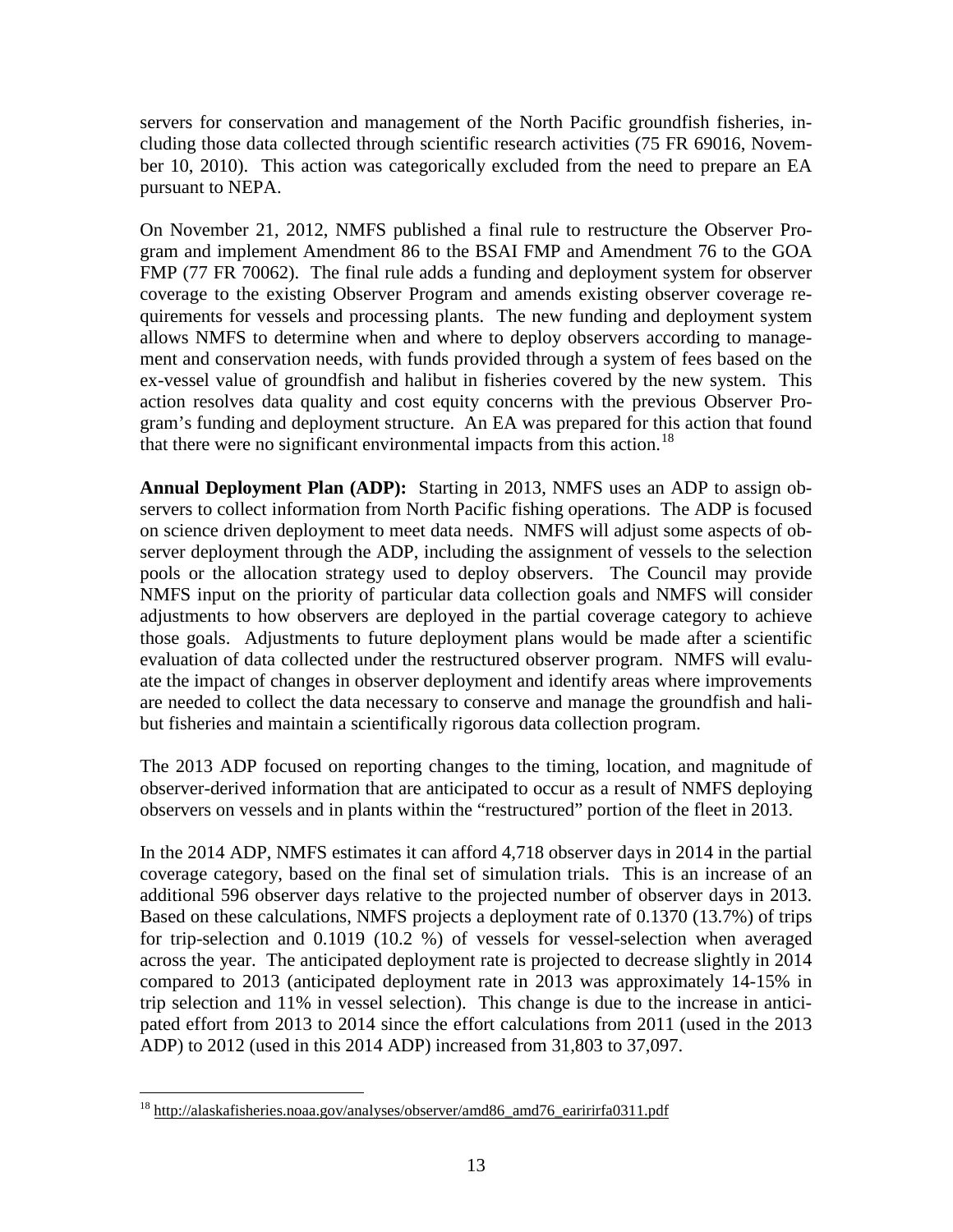#### <span id="page-15-0"></span>*5.3 Ecosystem-sensitive management*

Ecosystem-sensitive management includes those measures designed to manage the impacts of fishing for target species on other parts of the environment: non-target fish species, seabirds, marine mammals, and habitat.

Ongoing research has increased our understanding of the interactions among ecosystem components. The effects of these interactions on stock assessments are incorporated into the process for setting the overfishing levels and ABCs for the 2014/2015 harvest specifications, as detailed in the ecosystem considerations report for the 2013 SAFE reports (Appendix C).

Since 2007, the role of ecosystem considerations in fisheries management has increased. The Council completed the Arctic Fishery Management Plan, which includes a thorough description of the Arctic marine ecosystem (74 FR 56734, November 3, 2009). The Council has recommended and NMFS has implemented new seabird protection measures, new habitat protection measures, and new measures to minimize halibut and Chinook salmon bycatch. Additionally, NMFS and the Department of Interior have reviewed the status of a number of marine mammals. These actions are detailed in this section.

An increasing role for ecosystem considerations was analyzed in the Harvest Specifications EIS and does not change the findings in the Harvest Specifications EIS concerning the impacts of the harvest strategy on the human environment. None of the new information or developments relating to ecosystem considerations, detailed below, warrants a supplemental EIS.

#### <span id="page-15-1"></span>5.3.1 Habitat

not have significant environmental impacts.<sup>[19](#page-15-2)</sup> In 2008, NMFS implemented Amendment 89 to the BSAI FMP, which established habitat conservation measures that prohibit nonpelagic trawling in certain waters of the Bering Sea subarea and the Northern Bering Sea Research Area (73 FR 43362; July 25, 2008). The action provides protection to bottom habitat from the potential effects of nonpelagic trawling. An environmental assessment (EA) determined that this action would

In 2009, NMFS adopted final regulations removing the vessel monitoring system requirements applied to vessels fishing dinglebar gear. These requirements were initially implemented to assist enforcement in protecting closed habitat areas in the GOA. They were removed to reduce the costs incurred by dinglebar fishermen in light of information indicating that these fishermen do not normally fish in the protected areas. An EA determined that this action would not have significant environmental impacts. $20$ 

In 2010, NMFS issued a final rule to implement Amendment 94 to the BSAI FMP (75 FR 61642; October 6, 2010). Amendment 94 (1) requires participants using nonpelagic trawl gear in the directed fishery for flatfish in the Bering Sea subarea to modify the trawl gear

<span id="page-15-2"></span> $^{19}$  http://alaskafisheries.noaa.gov/analyses/amd89/earirfrfa 0508.pdf

<span id="page-15-3"></span><sup>&</sup>lt;sup>20</sup> http://alaskafisheries.noaa.gov/analyses/groundfish/dbar\_vms\_earirfrfa\_1208.pdf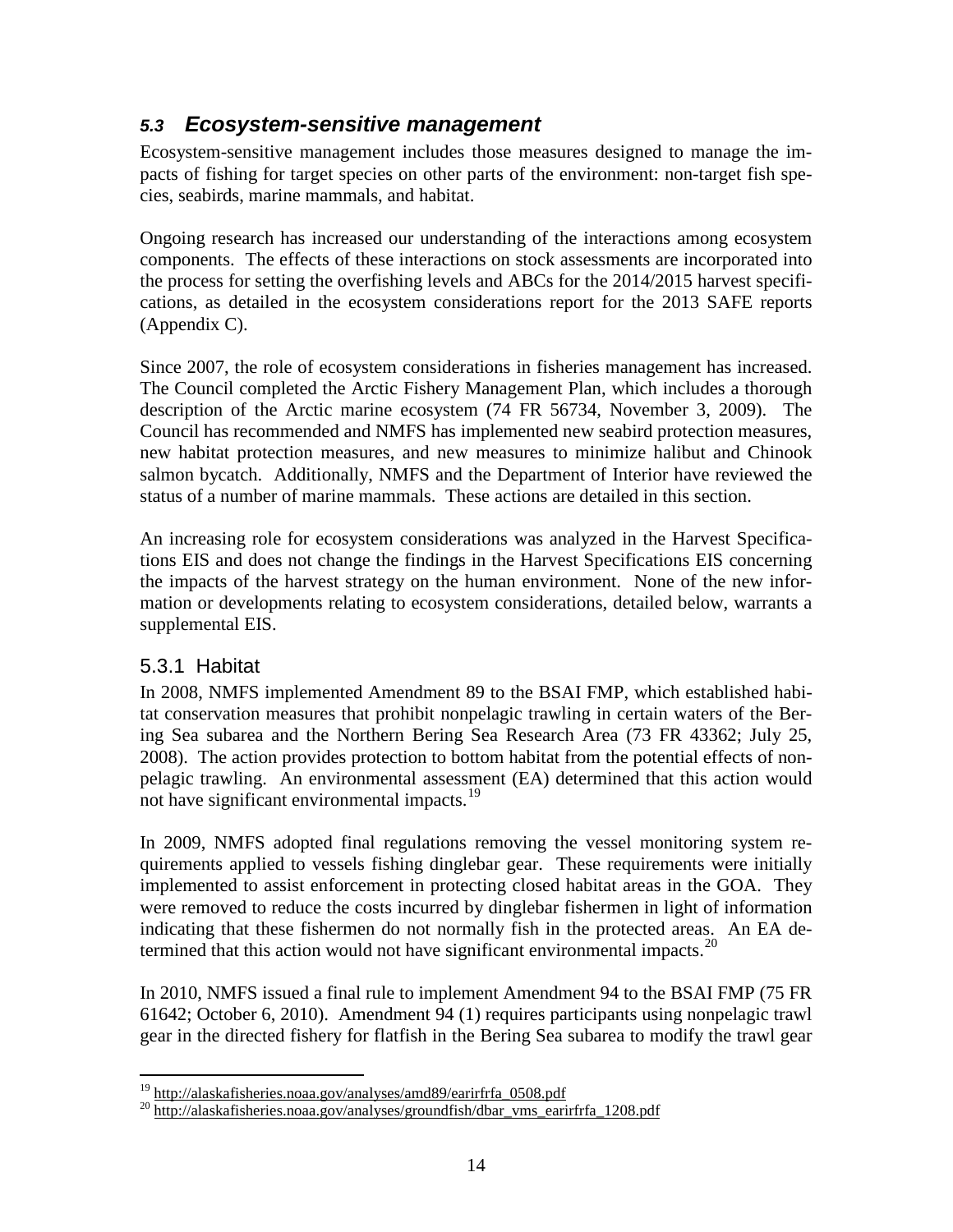to raise portions of the gear off the ocean bottom, (2) changes the boundaries of the Northern Bering Sea Research Area to establish the Modified Gear Trawl Zone (MGTZ) and to expand the Saint Matthew Island Habitat Conservation Area, and (3) requires nonpelagic trawl gear to be modified to raise portions of the gear off the ocean bottom if used in any directed fishery for groundfish in the MGTZ. This action reduces potential adverse effects of nonpelagic trawl gear on bottom habitat, protects additional blue king crab habitat near St. Matthew Island, and allows for efficient flatfish harvest as the distribution of flatfish in the Bering Sea changes. An EA determined that this action would not have significant environmental impacts.<sup>[21](#page-16-1)</sup>

On November 8, 2012, NMFS approved Amendment 98 to the BSAI FMP and Amendment 90 to the GOA FMP. These amendments update the existing EFH provisions based on a 5-year EFH review. The FMP amendments revise the following FMP components: (1) the EFH provisions for 24 groundfish species or complexes; (2) EFH conservation recommendations for non-fishing activities; (3) the timeline for considering HAPC proposals from 3 years to 5 years; (4) the EFH research objectives. The 5-year EFH review concluded that no change to the 2005 conclusions on the evaluation of fishing effects on EFH was warranted based on a review of information from 2005 through 2010. An EA determined that this action would not have significant environmental impacts.<sup>[22](#page-16-2)</sup>

On January 16, 2014, NMFS issues regulations to implement Amendment 89 to the GOA FMP and revise current regulations governing the configuration of modified nonpelagic trawl gear (79 FR 2794). This rule establishes a protection area in Marmot Bay, northeast of Kodiak Island, and close that area to fishing with trawl gear except for directed fishing for pollock with pelagic trawl gear. The closure reduces bycatch of Tanner crab (Chionoecetes bairdi) in GOA groundfish fisheries. This rule also requires that nonpelagic trawl gear used in the directed flatfish fisheries in the Central Regulatory Area of the GOA be modified to raise portions of the gear off the sea floor. The modifications to nonpelagic trawl gear used in these fisheries will reduce the unobserved injury and mortality of Tanner crab, and would reduce the potential adverse impacts of nonpelagic trawl gear on bottom habitat. This rule also makes a minor technical revision to the modified nonpelagic trawl gear construction regulations to facilitate gear construction for those vessels required to use modified nonpelagic trawl gear in the GOA and Bering Sea groundfish fisheries.

#### <span id="page-16-0"></span>5.3.2 Ecosystem management

In 2009, the Council adopted, and NMFS approved, an Arctic fishery management plan that (1) closes the Arctic to commercial fishing until information improves so that fishing can be conducted sustainably and with due concern to other ecosystem components, (2) determines the fishery management authorities in the Arctic and provides the Council with a vehicle for addressing future management issues, and (3) implements an ecosystem based management policy that recognizes the unique issues in the Alaskan Arctic. No significant fisheries exist in the Arctic Management Area, either historically or currently. However, the warming of the Arctic and seasonal shrinkage of the sea ice may be

<span id="page-16-1"></span> $^{21}$  http://alaskafisheries.noaa.gov/sustainablefisheries/amds/94/srev earirirfa 0410.pdf

<span id="page-16-2"></span> $22 \frac{\text{http://alaskafisheries.noaa.gov/analyses/amds}_98/90_40_15_1/FinalEFHOmniEA10012.pdf}{\text{http://alaskafisheries.noaa.gov/analyses/amds}_98/90_40_15_1/FinalEFHOmniEA10012.pdf}$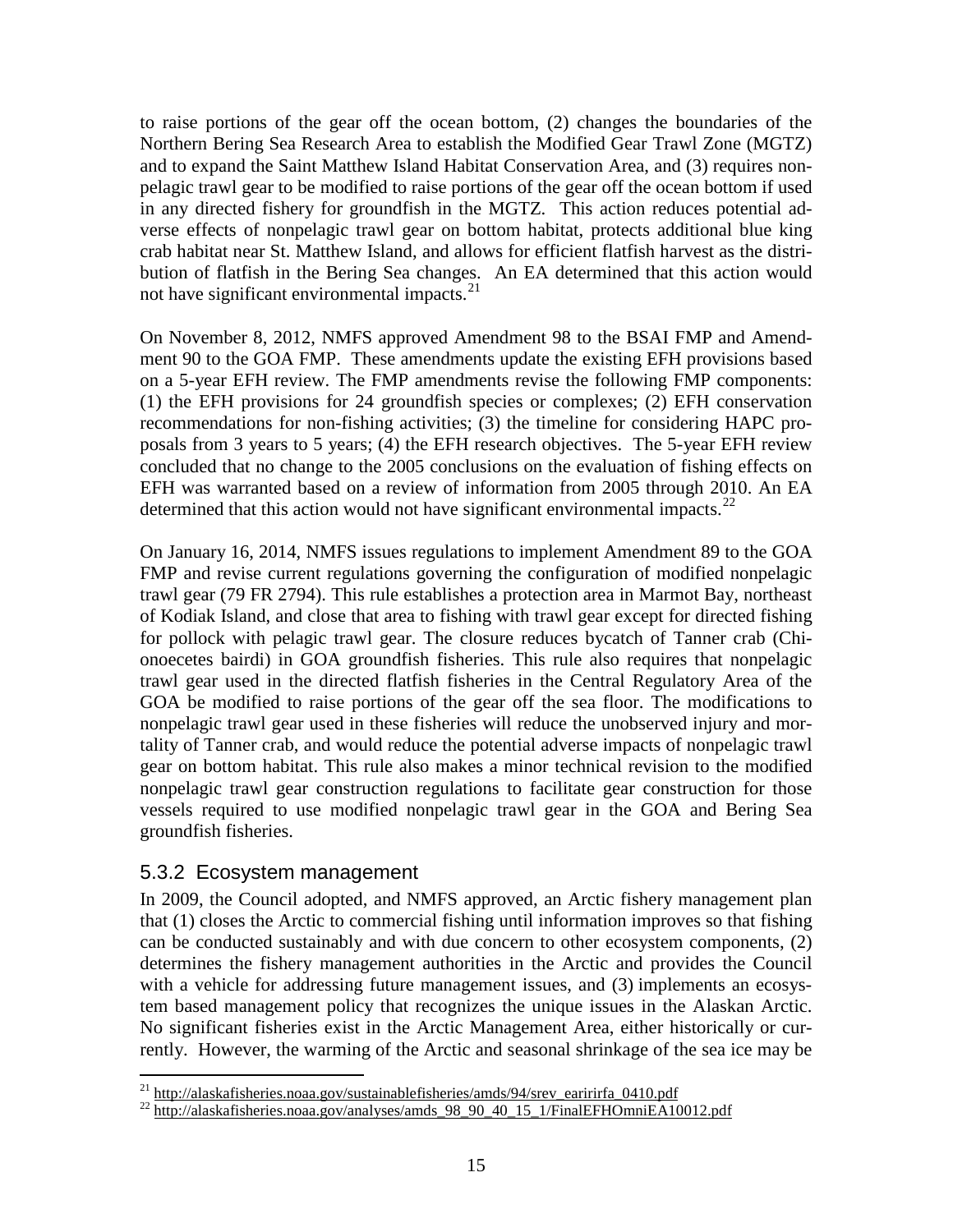associated with increased opportunities for fishing in this region. The Arctic fishery management plan prevents commercial fisheries from developing in the Arctic without the required management framework and scientific information on the fish stocks, their characteristics, and the implications of fishing for the stocks and related components of the ecosystem. A number of Arctic fish, marine mammals, and seabird species migrate into the area covered by the BSAI FMP, so any additional protection from unregulated fishing in the Arctic may be beneficial to these migratory species. The regulations implementing the Arctic fishery management plan were effective December 3, 2009 (74 FR 56734, November 3, 2009).

#### <span id="page-17-0"></span>5.3.3 Halibut bycatch management

In 2012, the Council recommended Amendment 95 to the GOA FMP to change the process for setting halibut PSC limits and reduce halibut PSC limits in the GOA trawl and hook-and-line groundfish fisheries. NMFS published a proposed rule for this action on September 17, 2013 (78 FR 57106). The Secretary of Commerce approved Amendment 95 on November 27, 2013 and implementing regulations are scheduled for early 2014. Amendment 95 sets the halibut PSC limits in Federal regulations and reduces the halibut PSC limit in the –

- groundfish trawl gear sector by 15 percent over 3 years: 1,848 t in 2014, 1,759 t in 2015, and 1,705 t in 2016.
- groundfish catcher vessel (CV) hook-and-line gear sector by 15 percent over 3 years: 161 t in 2014, 152 t in 2015, and 147 t in 2016.
- catcher/processor (C/P) hook-and-line gear sector by 7 percent in 2014. The new C/P hook-and-line halibut PSC limit may change annually, based on the GOA Pacific cod split formula. Using 2012 Pacific cod TACs in the Western and Central GOA as an example, the hook-and-line CP sector would fish under a 109 t PSC limit.
- demersal shelf rockfish fishery from 10 t to 9 t in 2014.

#### <span id="page-17-1"></span>5.3.4 Salmon bycatch management

The Council has taken action to control salmon bycatch in the Bering Sea and Gulf of Alaska pollock fisheries. First, the Council recommended Amendment 84 to establish the salmon bycatch intercooperative agreement that allows vessels participating in the directed fisheries for pollock in the Bering Sea to use their internal cooperative structure to reduce salmon bycatch with a voluntary rolling hotspot system (VRHS). In recommending Amendment 84, the Council recognized that current regulatory management measures, including a bycatch cap that triggered closure of fixed salmon savings areas, have not been effective at reducing salmon bycatch. Amendment 84 provides an alternative approach to managing salmon bycatch, which has the potential to be more effective than current regulations. In 2007, NMFS implemented Amendment 84 (72 FR 61070; October 29, 2007). An EA determined that this action would not have significant environmental impacts. $^{23}$  $^{23}$  $^{23}$ 

<span id="page-17-2"></span><sup>&</sup>lt;sup>23</sup> http://alaskafisheries.noaa.gov/analyses/amd84/Am84\_EARIRFRFAfr.pdf  $\overline{a}$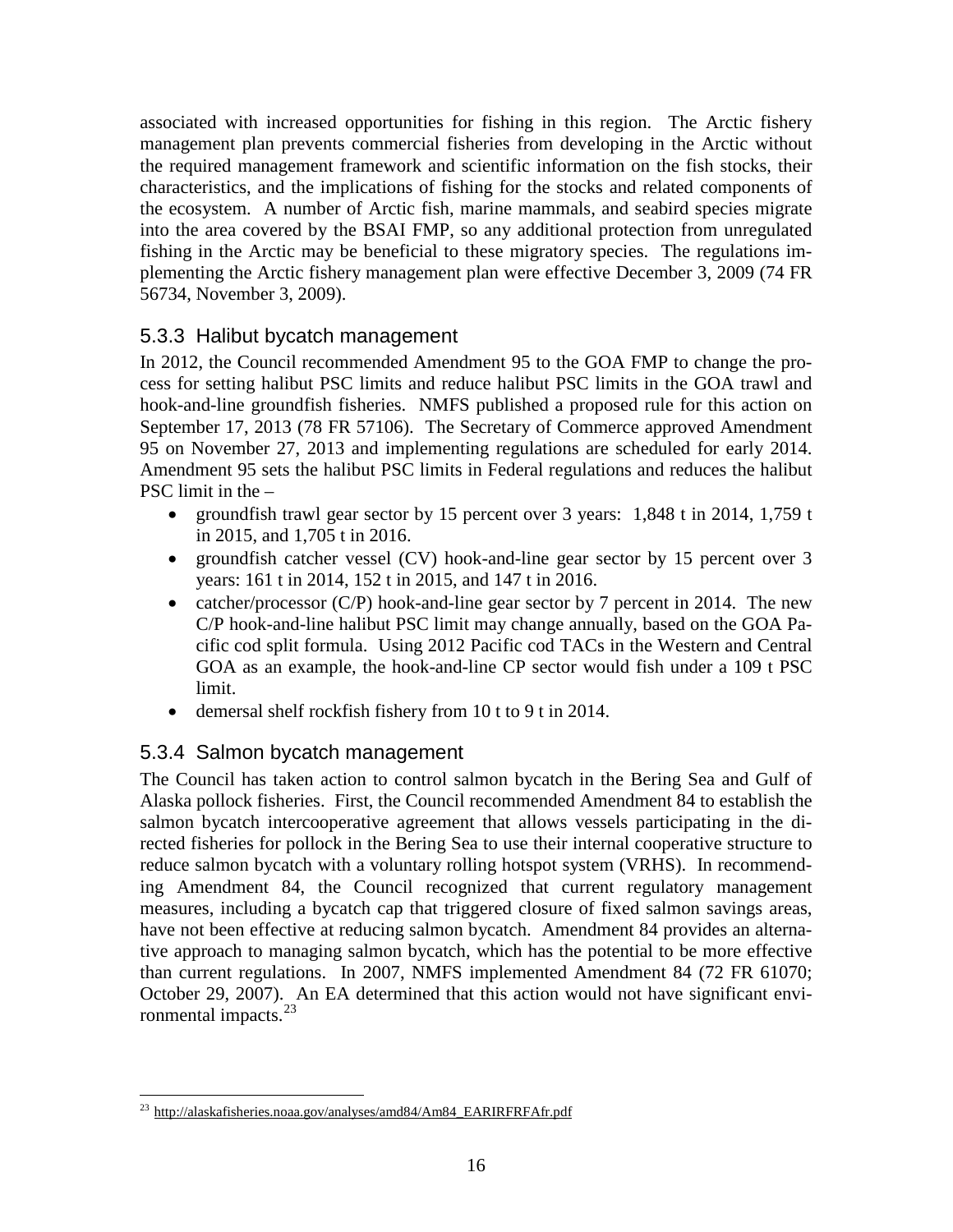The Harvest Specifications EIS describes and analyzes the impacts of the pollock fishery's salmon bycatch with the VRHS measures in place, which were in effect at the time pursuant to an exempted fishing permit. Accordingly, the adoption of Amendment 84 does not represent significant new circumstances necessitating an SEIS.

In 2009, the Council recommended Amendment 91, the Chinook salmon bycatch management program, to minimize, to the extent practicable, Chinook salmon bycatch in the Bering Sea pollock fishery. The impacts of the proposed action and its alternatives were analyzed in the Bering Sea Chinook Salmon Bycatch Management Final Environmental Impact Statement.<sup>24</sup> This analysis provides new and recent information on the Bering Sea pollock fishery and the impacts of that fishery on Chinook salmon and the human environment. NMFS implemented this program for the start of the 2011 fishing year (75 FR 53026; August 30, 2010). In 2011, 25,499 Chinook salmon were incidentally caught in the BSAI groundfish fisheries. In 2012, 11,350 Chinook salmon were incidentally caught in the BSAI groundfish fisheries. In 2013, 14,159 Chinook salmon were incidentally caught in the BSAI groundfish fisheries based on Catch Accounting System data through November 30, 2013.

In 2010, Chinook salmon incidental catch in the GOA groundfish fisheries was 54,561 fish. This is the highest number of Chinook salmon incidentally taken in these fisheries since monitoring began in 1990, and it exceeded the 40,000 Chinook salmon incidental take statement for the GOA groundfish fisheries. The NMFS Alaska Region reinitiated Endangered Species Act (ESA) Section 7 consultation with the NMFS Northwest Region on November 17, 2010, based on the Chinook salmon incidental catch in the GOA groundfish fisheries. As required by the biological opinion, the Alaska Region provided the Northwest Region with additional information in the annual report on salmon incidental catch in all of the Alaska groundfish fisheries on March 3, 2011. In 2011, Chinook salmon incidental catch in the GOA groundfish fisheries was 21,010 fish. In 2012, 22,580 Chinook salmon were incidentally caught in the GOA groundfish fisheries.

In 2012, NMFS implemented Amendment 93 (77 FR 42629, July 20, 2012) to the GOA FMP. Amendment 93 and its implementing regulations establish separate PSC limits in the Central and Western GOA for Chinook salmon, which would cause NMFS to close the directed pollock fishery in the Central or Western regulatory areas of the Gulf of Alaska, if the applicable limit is reached. This action also would require retention of salmon by all vessels in the Central and Western GOA pollock fisheries until the catch is delivered to a processing facility where an observer is provided the opportunity to count the number of salmon and to collect scientific data or biological samples from the salmon. An EA determined that this action would not have significant environmental im-pacts.<sup>[25](#page-18-1)</sup> In 2013, 13,536 Chinook salmon were incidentally caught in the western and central GOA pollock fishery based on the NMFS Catch Accounting System data as of November 30, 2013.

<span id="page-18-0"></span> $^{24}$  NMFS (2009). Bering Sea Chinook Salmon Bycatch Management Final Environmental Impact Statement. December, 2009. http://alaskafisheries.noaa.gov/sustainablefisheries/bycatch/default.htm.<br><sup>25</sup> <http://alaskafisheries.noaa.gov/sustainablefisheries/amds/93/amd93earirirfa0212.pdf>  $\overline{a}$ 

<span id="page-18-1"></span>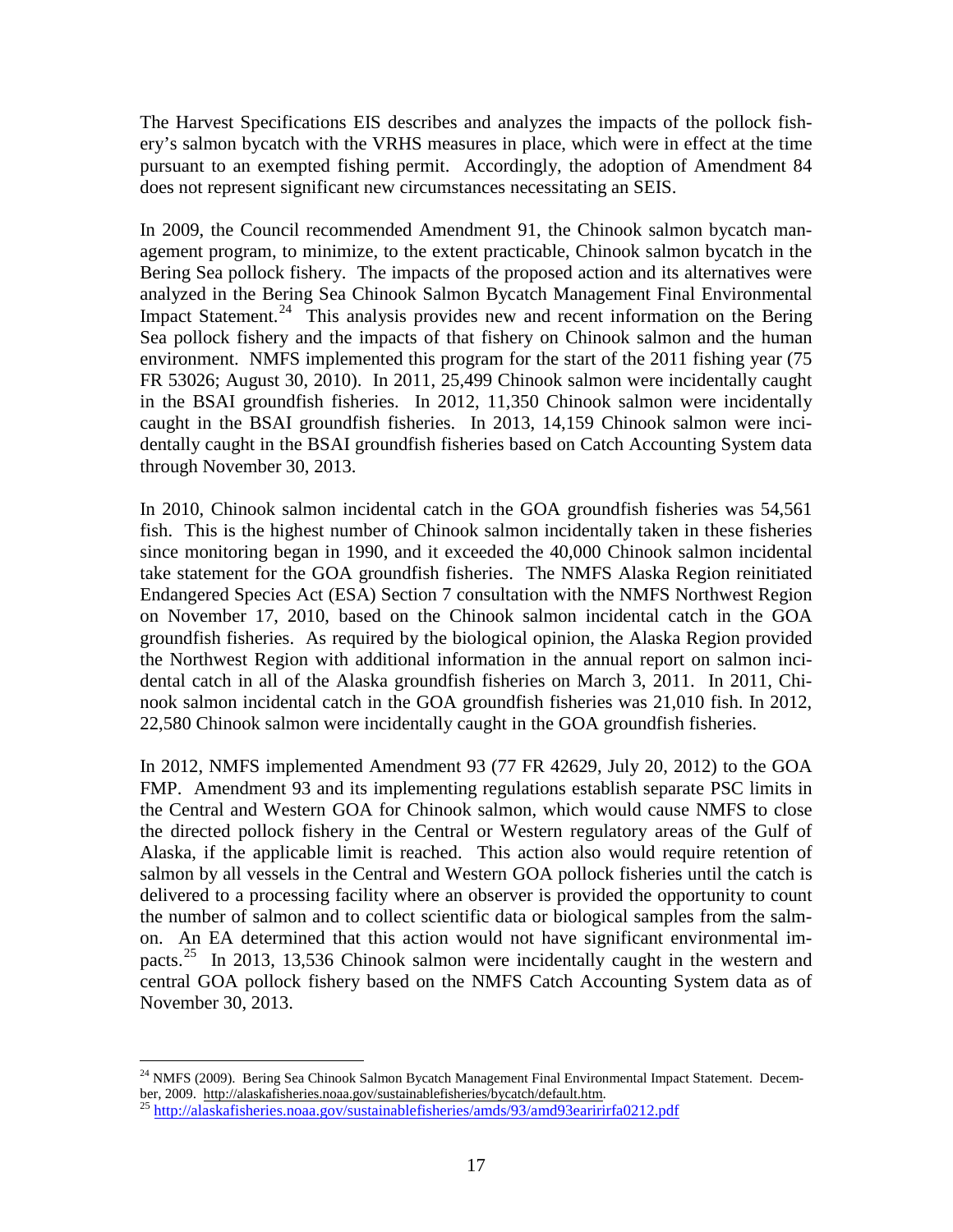#### <span id="page-19-0"></span>5.3.5 Steller Sea lions

A biological opinion documenting the program level Section 7 formal consultation on the effects of the Alaska groundfish fisheries on Steller sea lions, humpback whales, sperm whales, and fin whales was completed November 24,  $2010<sup>26</sup>$  $2010<sup>26</sup>$  $2010<sup>26</sup>$  The biological opinion concluded that the fisheries were not likely to jeopardize the continued existence of the eastern distinct population segment (DPS) of Steller sea lions, the Western North Pacific and Central North Pacific populations of humpback whales, North Pacific sperm whales, or the Northeast Pacific population of fin whales. The biological opinion concluded that the fisheries were not likely to adversely modify designated critical habitat for the eastern DPS of Steller sea lions. The biological opinion concluded that the fisheries were likely to jeopardize the continued existence of the western DPS of Steller sea lions and were likely to adversely modify their designated critical habitat. The biological opinion contained a reasonable prudent alternative (RPA) designed to remove the likelihood the fisheries would jeopardize the western DPS of Steller sea lions or adversely modify their designated critical habitat.

This RPA was implemented for the 2011 fishing year (75 FR 77535; December 13, 2010). NMFS issued an interim final rule to implement Steller sea lion protection measures to insure that the BSAI management area groundfish fisheries are not likely to jeopardize the continued existence of the western DPS of Steller sea lions or adversely modify its designated critical habitat (75 FR 77535; December 13, 2010). These management measures disperse fishing effort over time and area to provide protection from potential competition for important Steller sea lion prey species in waters adjacent to rookeries and important haulouts. The intended effect of this interim final rule is to protect the endangered western DPS of Steller sea lions, as required under the ESA, and to conserve and manage the groundfish resources in accordance with the Magnuson-Stevens Act. An EA determined that this action would not have significant environmental im-pacts.<sup>[27](#page-19-2)</sup>

On December 13, 2010, NMFS announced a 90-day finding on two petitions to delist the eastern DPS of Steller sea lions under the ESA. NMFS concluded that the petitions presented substantial scientific or commercial information indicating that the petitioned action may be warranted (75 FR 77602). On April 18, 2012, NMFS published a proposed rule to remove the eastern DPS of Steller sea lions from the List of Endangered and Threatened Wildlife and requested public comments through June 4, 2012 (77 FR 23209). On November 4, 2013, NMFS issued a final rule to remove the eastern DPS of Steller sea lion from the List of Endangered and Threatened Wildlife (78 FR 66140), effective December 4, 2013. NMFS completed a Status Review of the eastern DPS of Steller Sea Lion in March 2012. Based on the information presented in the Status Review, the factors for delisting in section  $4(a)(1)$  of the ESA, the recovery criteria in the 2008 Recovery Plan, the continuing efforts to protect the species, and information received during public comment and peer review, NMFS determined that this DPS has recovered and no longer meets the definition of an endangered or threatened species under the ESA: It is

<span id="page-19-1"></span><sup>&</sup>lt;sup>26</sup> http://alaskafisheries.noaa.gov/protectedresources/stellers/esa/biop/final/biop1210\_chapters.pdf<br><sup>27</sup> http://alaskafisheries.noaa.gov/analyses/ssl/sslprotections\_earir1210.pdf  $\overline{a}$ 

<span id="page-19-2"></span>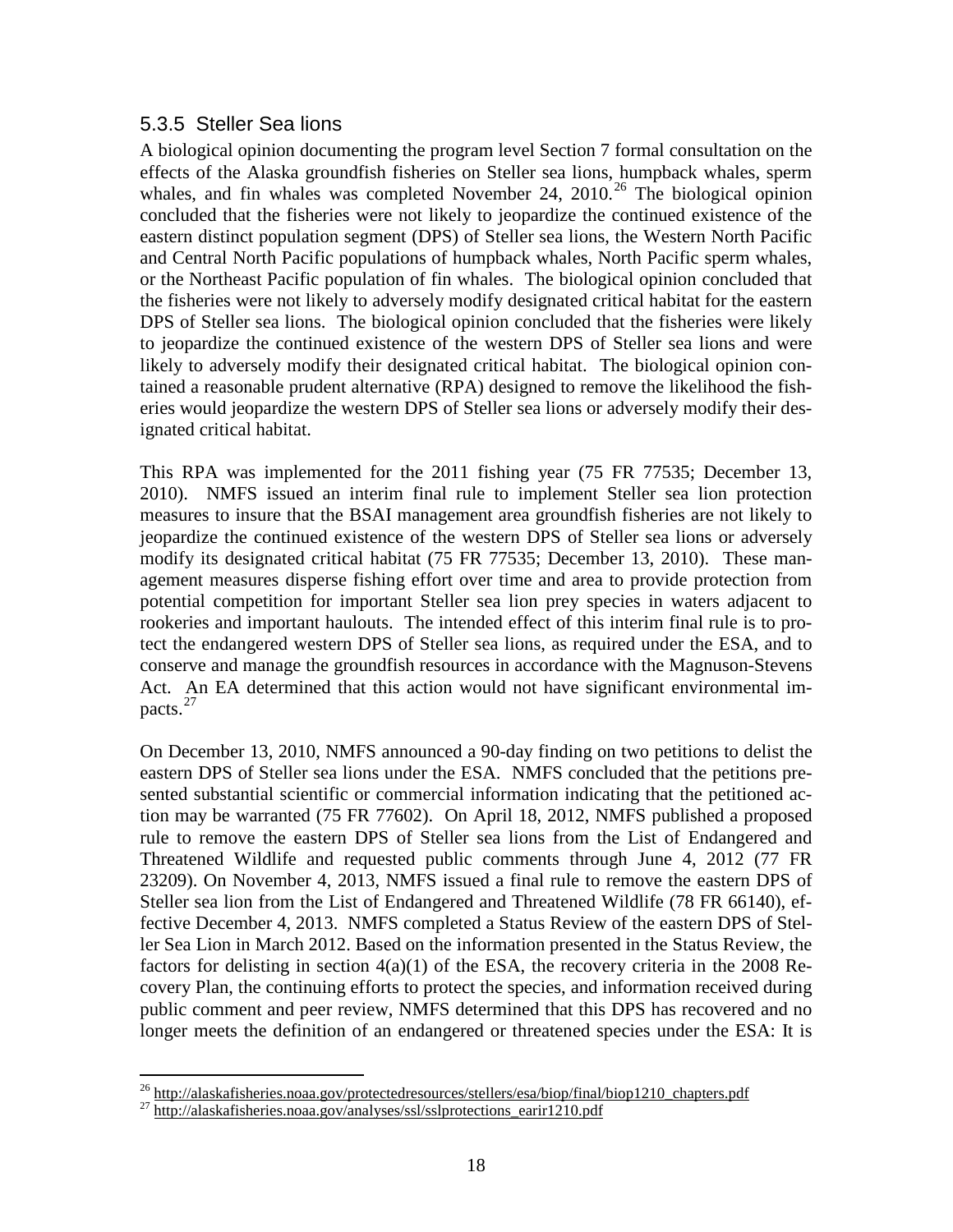not in danger of extinction or likely to become so within the foreseeable future throughout all or a significant portion of its range. NMFS will implement a post-delisting monitoring plan for 10 years to ensure recovery continues.

#### <span id="page-20-0"></span>5.3.6 Seabirds

In 2009, NMFS implemented regulations to revise the seabird avoidance requirements for the hook-and-line groundfish and halibut fisheries in International Pacific Halibut Commission Area 4E (74 FR 13355; March 27, 2009). This action revised seabird avoidance measures based on the latest scientific information and reduced unnecessary regulatory burdens and associated costs by eliminating seabird avoidance requirements for hookand-line vessels less than or equal to 55 ft (16.8 m) length overall in portions of Area 4E in the eastern Bering Sea. An EA determined that this action would not have significant environmental impacts.<sup>[28](#page-20-1)</sup>

New seabird bycatch estimates produced by the Alaska Fisheries Science Center for the period 2007 to 2010 indicate that the total estimated bycatch continues to be substantially lower than before the use of seabird avoidance measures.<sup>29</sup> Longline fisheries continue to have the highest bycatch among gear groups, and the new data suggests that northern fulmars were the most frequently caught seabird by longline fisheries in the Bering Sea from 2007 to 2010, which is similar to previous years.

As a result of NMFS's 2003 ESA consultation with the US Fish and Wildlife Service (USFWS), USFWS issued an incidental take statement of four short-tailed albatrosses during each two-year period for the BSAI and GOA hook-and-line groundfish fisheries. On September 17, 2010, NMFS reported the incidental take of two endangered shorttailed albatrosses in the hook-and-line groundfish fishery of the BSAI in August and September 2010. On October 25, 2011, NMFS reported another short-tailed albatross inci-dental take in the same fishery, but this was during a new two-year period.<sup>[30](#page-20-3)</sup> The August 2010 and September 2011 incidental takes were located in close proximity.

The new seabird bycatch estimates from the Alaska Fisheries Science Center suggest an increased estimated incidental take of 15 short-tailed albatrosses based on the two observed takes in 2010. The NMFS Alaska Region Office, NMFS North Pacific Groundfish Observer Program, and the USFWS are actively coordinating efforts and communicating with each other in response to these take incidents. The total population of shorttailed albatrosses also continues to increase with the success of new breeding colonies, which could lead to increased interactions with Alaska fisheries. NMFS continues to work closely with the cod freezer longline fleet, in which the birds were taken, to evaluate what additional actions can be taken by the fleet to avoid further takes.

The USFWS published its 12-month finding in the *Federal Register* on October 7, 2011, that listing the black-footed albatross (*Phoebastria nigripes*) under the ESA was not warranted (76 FR 62504). The short-tailed albatross, Steller's eiders, and spectacled eiders

<sup>&</sup>lt;sup>28</sup> http://alaskafisheries.noaa.gov/analyses/seabirds/4E\_earirirfa\_0109.pdf  $\overline{a}$ 

<span id="page-20-3"></span><span id="page-20-2"></span><span id="page-20-1"></span><sup>29&</sup>lt;br>
29 Seabird bycatch estimates do not include the halibut longline fisheries.<br>
30 http://alaskafisheries.noaa.gov/index/infobulletins/bulletin.asp?BulletinID=7271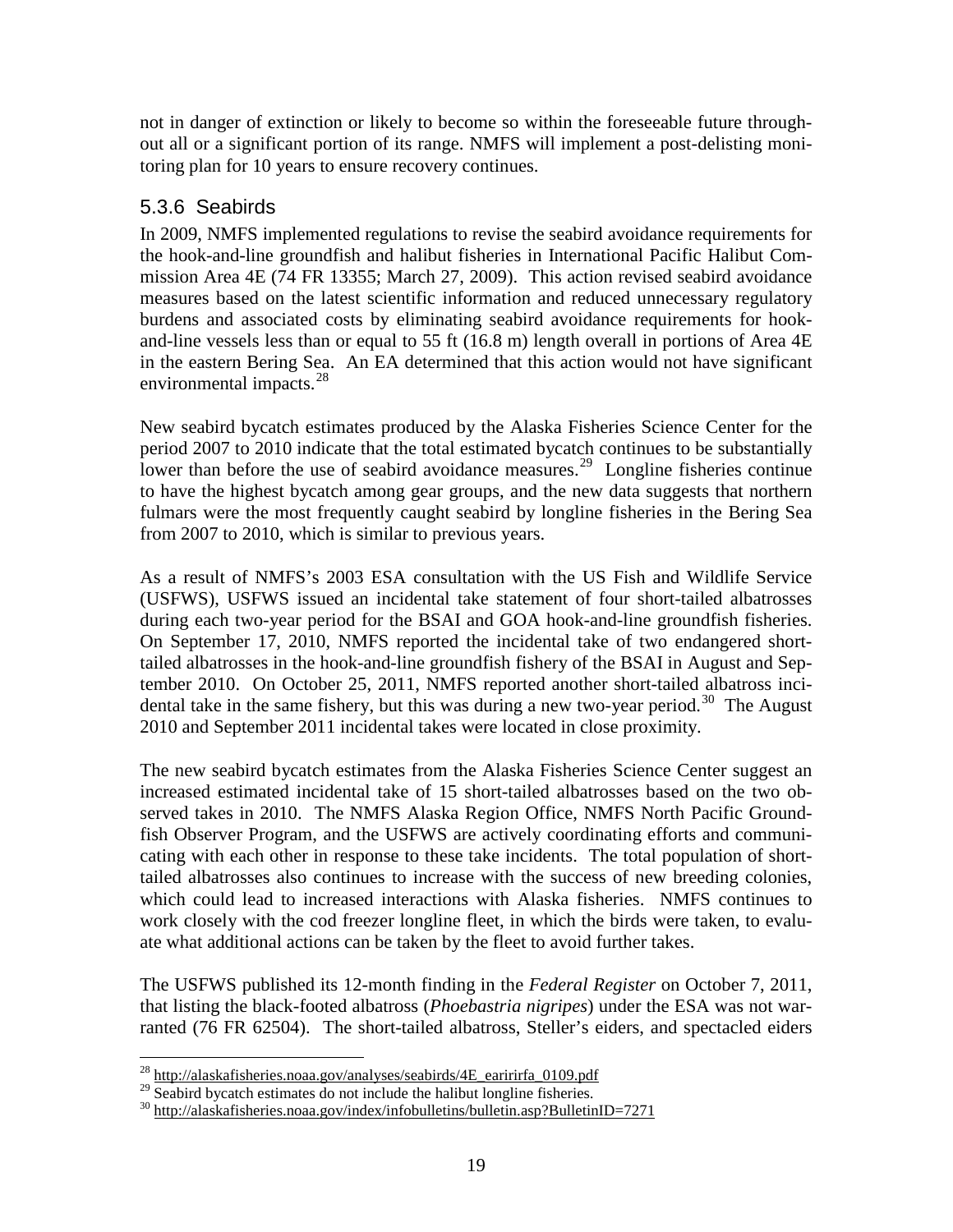remain on the threatened list, and the yellow-billed loon remains a candidate species for conservation. In October 2013, after a review of the best available scientific and commercial information, the USFWS found that listing the Kittlitz's murrelet is not warranted at this time (78 FR 61764).

**Memorandum of Understanding (MOU):** In 2012, NMFS entered into an MOU with the USFWS to promote the conservation of migratory bird populations, as required by Executive Order  $13186$ <sup>31</sup> This MOU focuses on avoiding, or where impacts cannot be avoided, minimizing to the extent practicable adverse impacts on migratory birds and strengthening migratory bird conservation through enhanced collaboration between NMFS and FWS by identifying general responsibilities of both agencies and specific areas of cooperation. Given NMFS' focus on marine resources and ecosystems, this MOU places an emphasis on seabirds, but does not exclude other taxonomic groups of migratory birds. Under this MOU, NMFS is responsible for considering seabird conservation during the development of relevant fishery management actions.

#### <span id="page-21-0"></span>5.3.7 Additional ESA Actions

Since the Harvest Specifications EIS, ESA activities regarding a number of listed species have occurred. These activities include the status review, designation of critical habitat, and the listing of certain animals. With each of these ESA activities, the impacts of the groundfish fisheries are considered and may result in ESA consultation where effects on ESA-listed species or designated critical habitat are identified. At this time, none of the new information or ESA activities would change the analysis in the Harvest Specifications EIS of the impacts of the harvest strategy on these listed species.

 $(78 \text{ FR } 413710)^{33}$  $(78 \text{ FR } 413710)^{33}$  $(78 \text{ FR } 413710)^{33}$ . **Ribbon Seals:** In December 2007, NMFS received a petition to list ribbon seals as threatened or endangered species. On March 28, 2008, NMFS found that the petition presented substantial scientific or commercial information indicating that the petitioned action might be warranted. Therefore, NMFS initiated a status review of the ribbon seal to determine if listing under the ESA was warranted (73 FR 16617). After the review, NMFS concluded that listing was not warranted.<sup>[32](#page-21-2)</sup> On December 13, 2011, NMFS initiated a new status review for the ribbon seal (76 FR 77467) in response to additional information that had become available, and on July 10, 2013, NMFS concluded that listing the ribbon seal as threatened or endangered under the ESA is not warranted at this time

**Ringed, Bearded, and Spotted Seals:** In May 2008, NMFS received a petition to list ringed, bearded, and spotted seals as threatened or endangered. On September 4, 2008, NMFS found that the petition presented substantial information indicating that the action might be warranted (73 FR 51615) and initiated an additional status review. On October 22, 2010, NMFS listed one of three populations of spotted seals as threatened (75 FR 65239). The other two spotted seal populations were determined to be not currently in danger of extinction or likely to become endangered in the foreseeable future. The listed

<sup>&</sup>lt;sup>31</sup>[http://alaskafisheries.noaa.gov/protectedresources/seabirds/mou/eo13186\\_nmfs\\_fws\\_mou2012.pdf](http://alaskafisheries.noaa.gov/protectedresources/seabirds/mou/eo13186_nmfs_fws_mou2012.pdf)<br><sup>32</sup>http://alaskafisheries.noaa.gov/newsreleases/2008/ribbonseals122308.htm<br><sup>33</sup>http://alaskafisheries.noaa.gov/newsreleases/  $\overline{a}$ 

<span id="page-21-2"></span><span id="page-21-1"></span>

<span id="page-21-3"></span>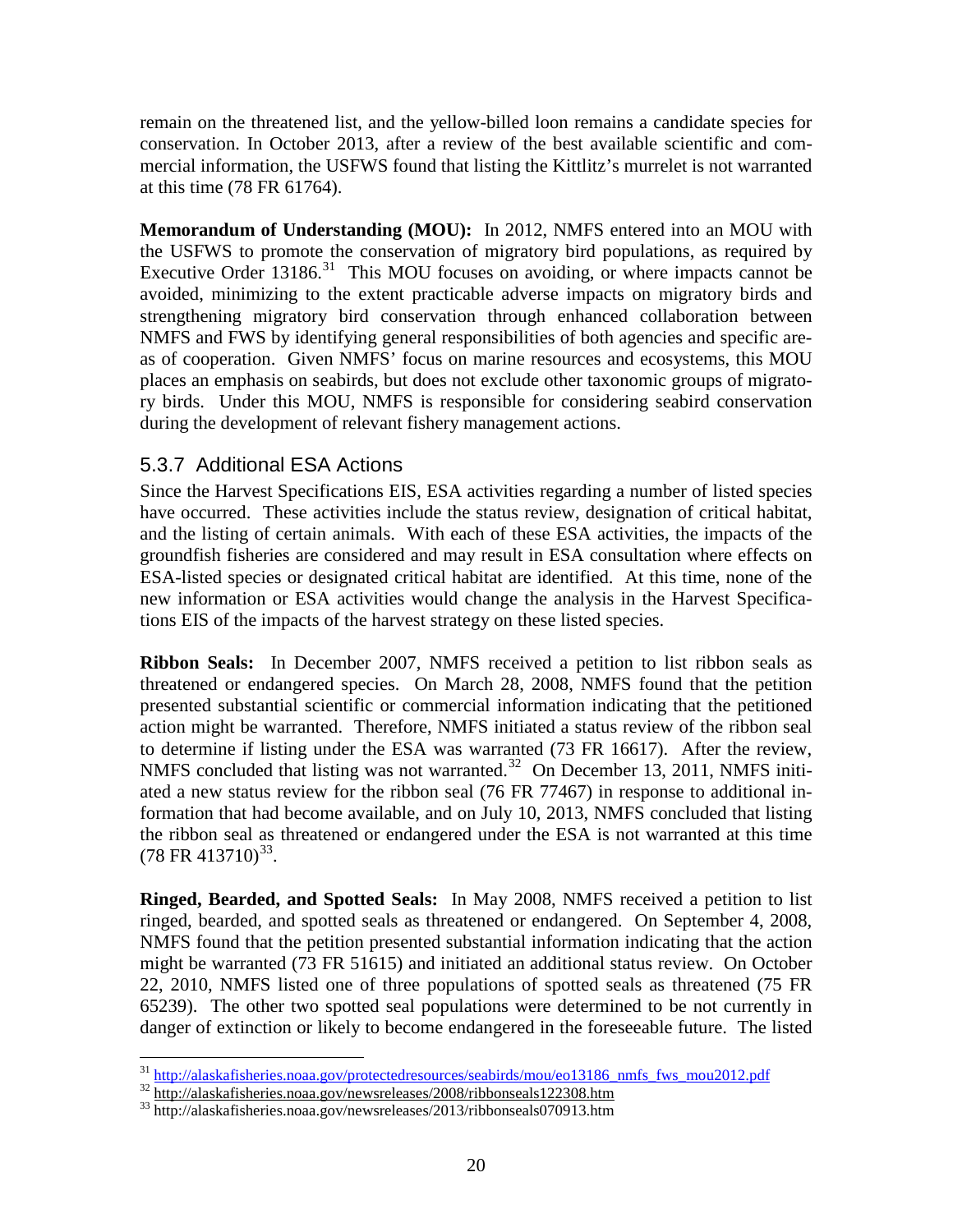population occurs in Chinese and Russian waters, but not in U.S. waters (75 FR 65239). Because the listed stock occurs outside of Alaska waters, no effects of the Alaska groundfish fisheries on this portion of the spotted seal stock occur, and no ESA consultation is necessary.

On December 28, 2012, NMFS issued a final determination to list the Beringia and Okhotsk DPSs of the bearded seal as threatened under the ESA, effective February 26, 2013 (77 FR 76740). The Okhotsk bearded seal does not occur in U.S. waters. Critical habitat for the Beringia DPS will be designated in a future rulemaking.

On December 28, 2012, NMFS issued a final determination to list the Arctic, Okhotsk, and Baltic subspecies of the ringed seal as threatened and the Ladoga subspecies of the ringed seal as endangered under the ESA, effective February 26, 2013 (77 FR 76706). The Arctic subspecies is found in the Arctic Basin including the Bering Sea. The other subspecies do not occur in U.S. waters. Critical habitat for the Arctic ringed seal will be designated in a future rulemaking.

The Arctic subspecies of ringed seals and the Beringia DPS of bearded seals occur in the location where the Bering Sea/Aleutian Island federal fisheries are conducted. BSAI groundfish fisheries may affect ringed seals or bearded seals through direct interactions (i.e., incidental take or bycatch) and indirectly through competition for prey resources and other impacts on prey populations (77 FR 76706 and 77 FR 76740, December 28, 2012). Between 2007 and 2009, there were incidental serious injuries and mortalities of bearded and ringed seals in the Bering Sea/Aleutian Islands (BSAI) pollock trawl and the BSAI flatfish trawl fisheries.<sup>[34](#page-22-0)</sup> However, these interactions have been considered to be infrequent and do not rise to a level of biological concern for these populations. Based on data from 2007 to 2009, there has been a mean annual mortality of 1.75 ( $CV = 0.01$ ) ringed seals and  $2.70$  (CV = 0.21) bearded seals incidental to commercial fishing operations.[35](#page-22-1) These mortality rates are considered low. The BSAI pollock and flatfish trawl fisheries are in the Observer Program's full coverage category, with the exception of catch vessels in the BSAI trawl limited access yellowfin sole fishery that are partial coverage vessels.

On March 29, 2013, the Sustainable Fisheries Division of NMFS notified the Protected Resources Division of NMFS that Alaska groundfish and crab fisheries in the BSAI may affect the Arctic subspecies of ringed seals and the Beringia DPS of bearded seals, and information is being prepared for a biological assessment to support an ESA consultation. Once a biological assessment is prepared, NMFS may initiate formal consultation under Section 7 of the ESA. This consultation would determine the potential effects of the Alaskan groundfish and crab fisheries on the Arctic subspecies of ringed seals and the Beringia DPS of bearded seals.

 $\overline{a}$ 

<span id="page-22-0"></span><sup>&</sup>lt;sup>34</sup> Allen, B.M., and R.P. Angliss. 2013. Alaska marine mammal stock assessments, 2012. U.S. Dep. Commer., NOAA Tech. Memo. NMFS-AFSC-245, 282 p.<br>
<sup>35</sup> Allen, B.M., and R.P. Angliss. 2013. Alaska marine mammal stock assessments, 2012. U.S. Dep. Com-

<span id="page-22-1"></span>mer., NOAA Tech. Memo. NMFS-AFSC-245, 282 p.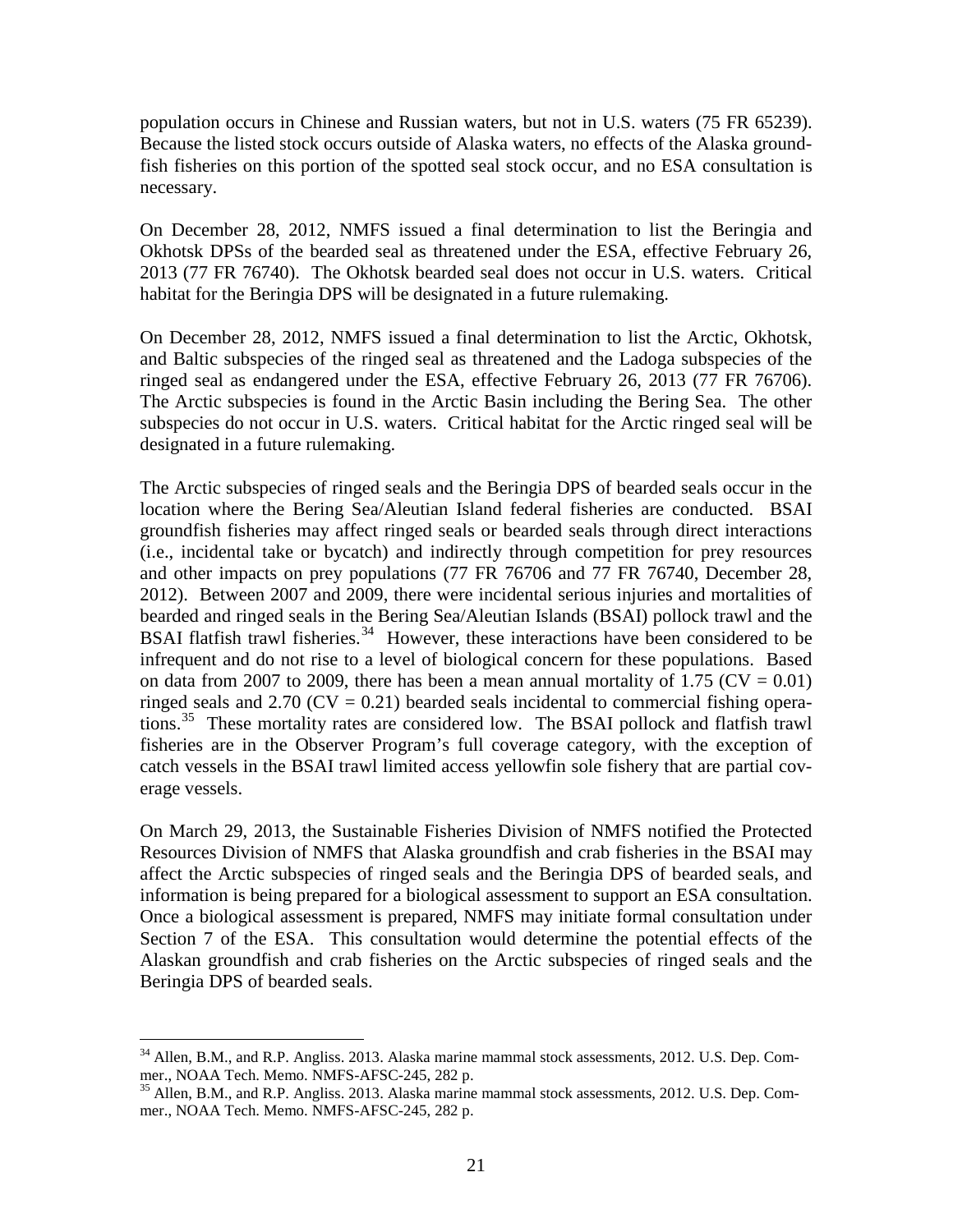**Northern Right Whale:** On March 6, 2008, the Northern Right Whale was listed under the ESA as endangered (73 FR 12024), and critical habitat was designated (73 FR 19000, April 8, 2008). This was necessary following the identification of separate Pacific and Atlantic stocks, and did not change the 2006 findings that the effects of the groundfish fisheries are not likely to adversely affect either the listed whales or their designated critical habitat.

**Cook Inlet Beluga Whale:** On October 22, 2008, NMFS made a final determination to list the Cook Inlet beluga whale DPS as endangered under the ESA (73 FR 62919). In 2009, NMFS Sustainable Fisheries consulted with NMFS Protected Resources on Amendment 91 to the BSAI FMP for Cook Inlet beluga whales. NMFS determined that due to the behavior of Cook Inlet beluga whales, the location and harvest amounts of potential prey species in the groundfish fisheries, and the minimizing of Chinook salmon bycatch under Amendment 91, Alaska groundfish fisheries may affect, but are not likely to adversely affect, Cook Inlet beluga whales either directly through vessel interactions or indirectly through prey competition. On April 11, 2011, NMFS identified more than one third of Cook Inlet as critical habitat (76 FR 20180). In January 2012, NMFS Sustainable Fisheries initiated consultation with NMFS Protected Resources on the effects of the Alaska groundfish fisheries and Amendment 93 to the GOA FMP on Endangered Cook Inlet beluga whales and their critical habitat. NMFS Sustainable Fisheries determined that the Alaska groundfish fisheries and Amendment 93 are not likely to adversely affect Cook Inlet beluga whales or their critical habitat.

**Green Sturgeon:** In 2010, the NMFS Sustainable Fisheries informally consulted with the NMFS Southwest Region on the southern DPS of green sturgeon. Because sturgeon are rarely taken incidentally in the Alaska groundfish fisheries, and the detection of the southern DPS green sturgeon is limited to a location where trawling is prohibited, the Alaska groundfish fisheries are unlikely to adversely affect the southern DPS of green sturgeon.

**Southern Resident Killer Whales:** In January 2012, NMFS Alaska Region initiated consultation with NMFS Northwest Region on the effects of the Alaska groundfish fisheries and proposed Amendment 93 to the GOA FMP on endangered Southern Resident killer whales. The groundfish fisheries may catch salmon that originate from the Pacific Northwest and that may be prey for southern resident killer whales. NMFS Alaska Region determined that the Alaska groundfish fisheries and Amendment 93 may affect, but are not likely to adversely affect, the Southern Resident killer whale distinct population segment.

**Chinook Salmon from the Northwest Region:** In 2013 NMFS requested initiation of ESA section 7 consultation for the GOA groundfish fisheries with the Northwest Region of NMFS due to the recovery of two coded-wire tagged Chinook salmon from the Snake River fall-run evolutionary significant unit (ESU) in the 2012. Since 1984, coded-wire tags have been used to assess recoveries of several Chinook salmon ESA-listed ESUs that have been incidentally caught in the groundfish fisheries of the GOA. Until 2012, Chinook salmon from the Lower Columbia River, Upper Willamette River, and Upper Columbia River Spring ESUs have been recovered in the GOA trawl fisheries. Consultation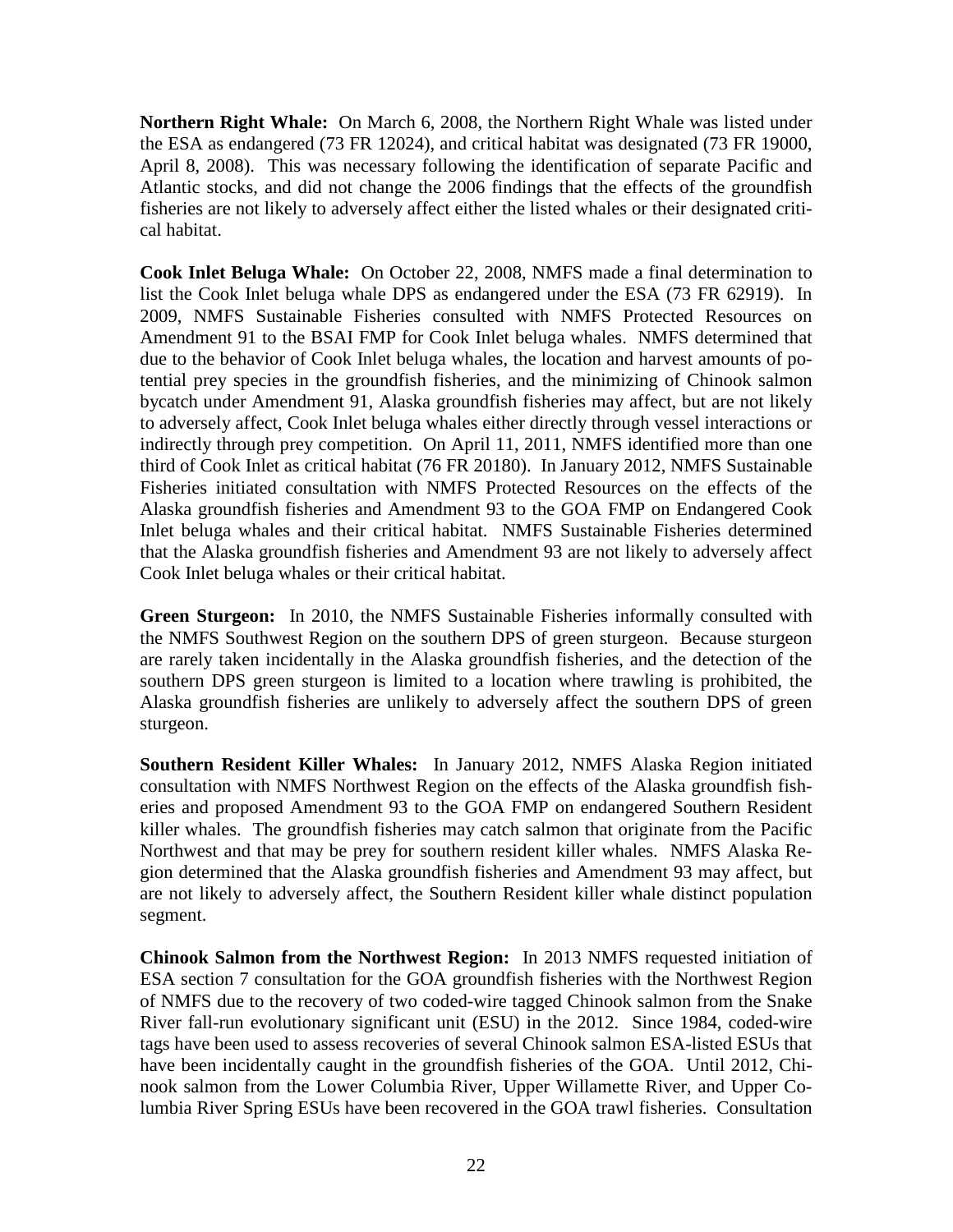on recovery of this new ESU is currently ongoing with the Northwest Region of NMFS, and is not anticipated to result in new salmon bycatch management measures in the GOA.

#### <span id="page-24-0"></span>*5.4 Actions by other federal, state, and international agencies and private actions*

Since January 2007, the following actions have occurred that interact with the harvest specification process. No other additional actions by other federal, state, and international agencies and private actions beyond those identified in the Harvest Specifications EIS have occurred since January 2007 that would change the analysis in the Harvest Specifications EIS of the impacts of the harvest strategy on the human environment.

#### <span id="page-24-1"></span>5.4.1 State managed groundfish fisheries

The State of Alaska has the ability and authority to expand State-waters or State parallel groundfish fisheries. The State manages fisheries in waters 0 nm to 3 nm from shore either concurrent with the Federal fisheries (called parallel fisheries), with generally the same species, season, gear and area restrictions, or separate from Federal fisheries (called State-waters fisheries). The Council and Alaska Board of Fisheries (BOF) coordinate management of groundfish fisheries through the Joint Protocol Committee made up of members of the Council and the BOF. The Joint Protocol Committee provides recommendations to the Council and the BOF on actions of mutual interest to each organization. This dialog provides the Council and the BOF with an opportunity to consider potential impacts of future actions on Federal and State management of groundfish fisheries.

Parallel fisheries occur in State waters but are opened at the same time as Federal fisheries in the EEZ. State parallel fisheries harvests are managed against the Federal TAC, and vessels may move between State and Federal waters during concurrent parallel and Federal fisheries.

The State usually opens State-waters fisheries after Federal fisheries conclude in adjacent waters. State-waters fisheries are managed under guideline harvest levels (GHLs), which are specified in State regulations at Alaska Administrative Code (AAC) 5 AAC 28.001 through 28.975. Harvests in the State-waters fisheries are monitored by the State, which closes fisheries to ensure GHLs are not exceeded. State regulations for the BSAI specify a GHL as a percentage of the Federal ABC. The BSAI and GOA groundfish FMP states the TAC must be lower than or equal to the ABC. The TAC may be lower than the ABC if warranted on the basis of bycatch considerations, management uncertainty, or socioeconomic considerations; or if required in order to cause the sum of the TACs to fall within the 2 million OY cap for the BSAI. Based on the annual SAFE report, the Council recommends to the Secretary of Commerce TACs and apportionments thereof for each target species. The Atka mackerel and Pacific cod TACs are fully allocated to the Federal fisheries under  $\S 679.20(a)(8)$  and  $\S 679.20(a)(7)$ , respectively.

The ABC for the pollock stock in the combined Western, Central, and West Yakutat Regulatory Areas (W/C/WYK) has been adjusted to reflect the GHL established by the State for the Prince William Sound (PWS) pollock fishery since its inception in 1995.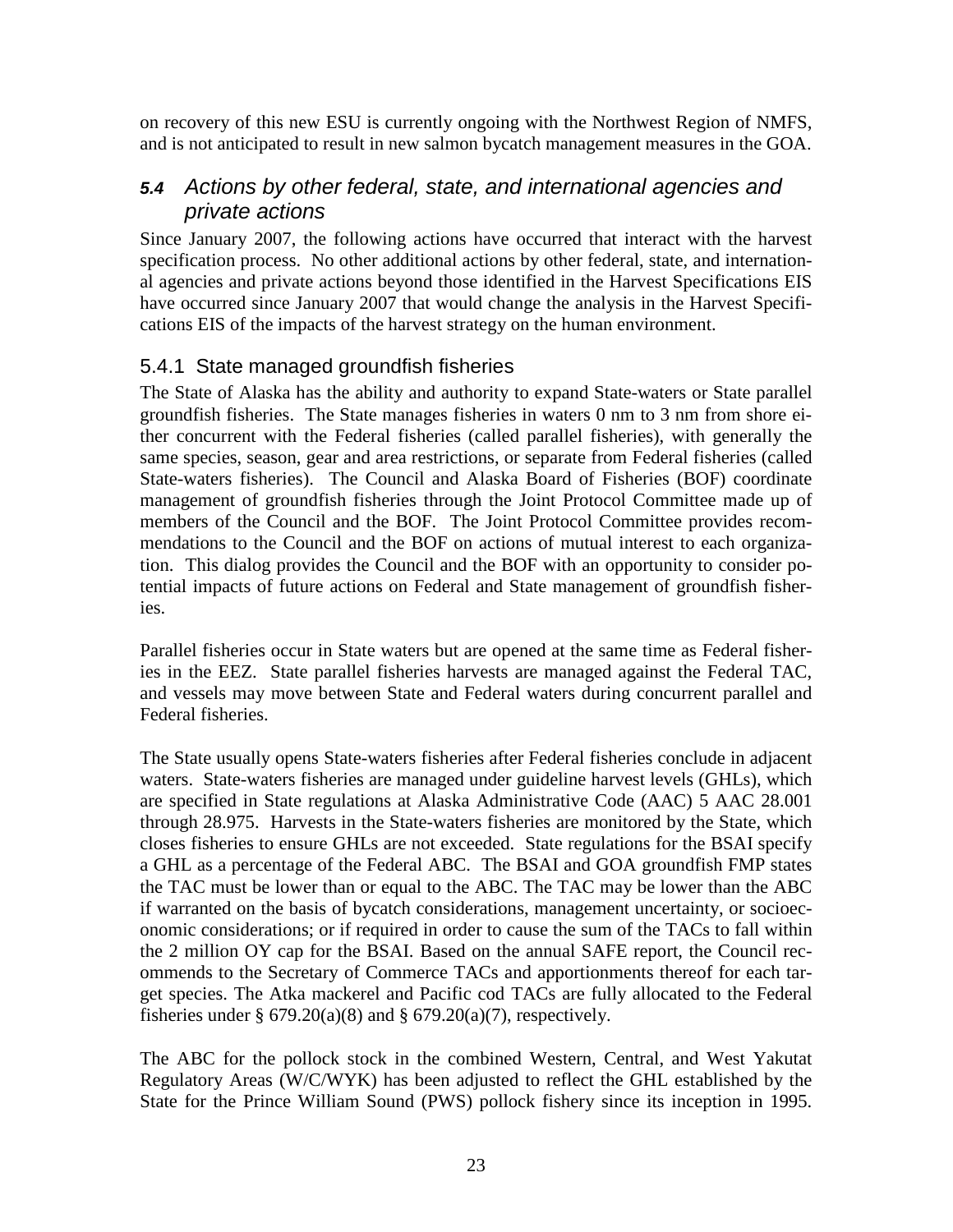The Plan Team has had a protocol of recommending that the GHL amount be deducted from the Gulf-wide ABC since 1996. The methodology to establish the pollock GHL continues to provide a high level of protection for the W/C/WYK pollock stock. It adjusts the ABC below the level that would be established in the absence of the GHL fishery, but does not affect the OFL. Pollock catch in the GHL fishery is accounted for in the annual pollock assessments. Accordingly, the Council recommended decreasing the W/C/WYK pollock ABC to account for the State's PWS GHL. For 2014, the PWS pollock GHL is 4,163 mt, as recommended by State fisheries managers.

Subtracting the State-waters GHL from the ABC ensures that the combined harvests from the State-waters and Federal fisheries are managed within the ABC derived from the Federal harvest specifications process for that species and area. The BOF may receive additional proposals from the public to increase harvests in State-waters groundfish fisheries. Increases in GHLs for the State-waters groundfish fisheries requires reducing Federal TACs to ensure total harvests of the groundfish stocks do not exceed ABCs.

**Pacific Cod Fishery Expansion:** Starting in 2014, the Federal Pacific cod TACs for the GOA, the Bering Sea subarea, and the Aleutian Islands subarea will be reduced by the amount needed for the State's GHL Pacific cod. This ensures the Federal and Statewaters groundfish harvests do not exceed the Federal ABCs. The State-waters Pacific cod fisheries in the BSAI are provided 6 percent of the Federal Pacific cod ABC for the BSAI based on Regulation Change (RC) 40 adopted by the BOF in October 2013.<sup>[36](#page-25-0)</sup> The 6 percent of the Federal combined BSAI Pacific cod ABC is divided evenly between the Statewaters Pacific cod fisheries in the portion of the State's Aleutian Islands District west of 170° W longitude and in the Bering Sea Subdistrict located between 167° W and 164° W longitude.

The TAC for the Aleutian Islands subarea will be set to account for the 3 percent of the BSAI Pacific cod ABC that is applied to the State-waters fisheries. In the proposed harvest specifications for 2014, the Bering Sea subarea Pacific cod ABC is 300,390 mt and the Aleutian Islands subarea ABC is 16,900. Three percent of the combined BSAI ABC would be 9,519 mt. The proposed TAC for the Bering Sea subarea Pacific cod fishery is 245,000 mt, set well below the ABC and not affected by the 3 percent of the ABC applied to the State-waters Bering Sea fishery. Because the ABC for the Aleutian Islands is much smaller than the Bering Sea subarea ABC, the Aleutian Islands TAC would be set at ABC and is affected by the State-waters Aleutian Islands fishery GHL. Because of the State-waters Pacific cod fishery GHL in the Aleutian Islands District, the Aleutian Islands subarea TAC for the Federal fisheries will be reduced by 9,519 mt, resulting in an Aleutian Islands subarea TAC of 7,381 mt.

The State's GHL in the South Alaska Peninsula area increases to 30 percent from 25 percent of the annual Pacific cod ABC. This would decrease the final Western GOA Pacific cod TAC for 2014, reducing it to 21,782 mt from 23,338 mt.

<span id="page-25-0"></span> $36$  available at http://www.adfg.alaska.gov/static/regulations/regprocess/fisheriesboard/pdfs/2013-2014/pcod/rcs/rc040\_Member\_Johnstone\_Amendment\_to\_RC35.pdf  $\overline{a}$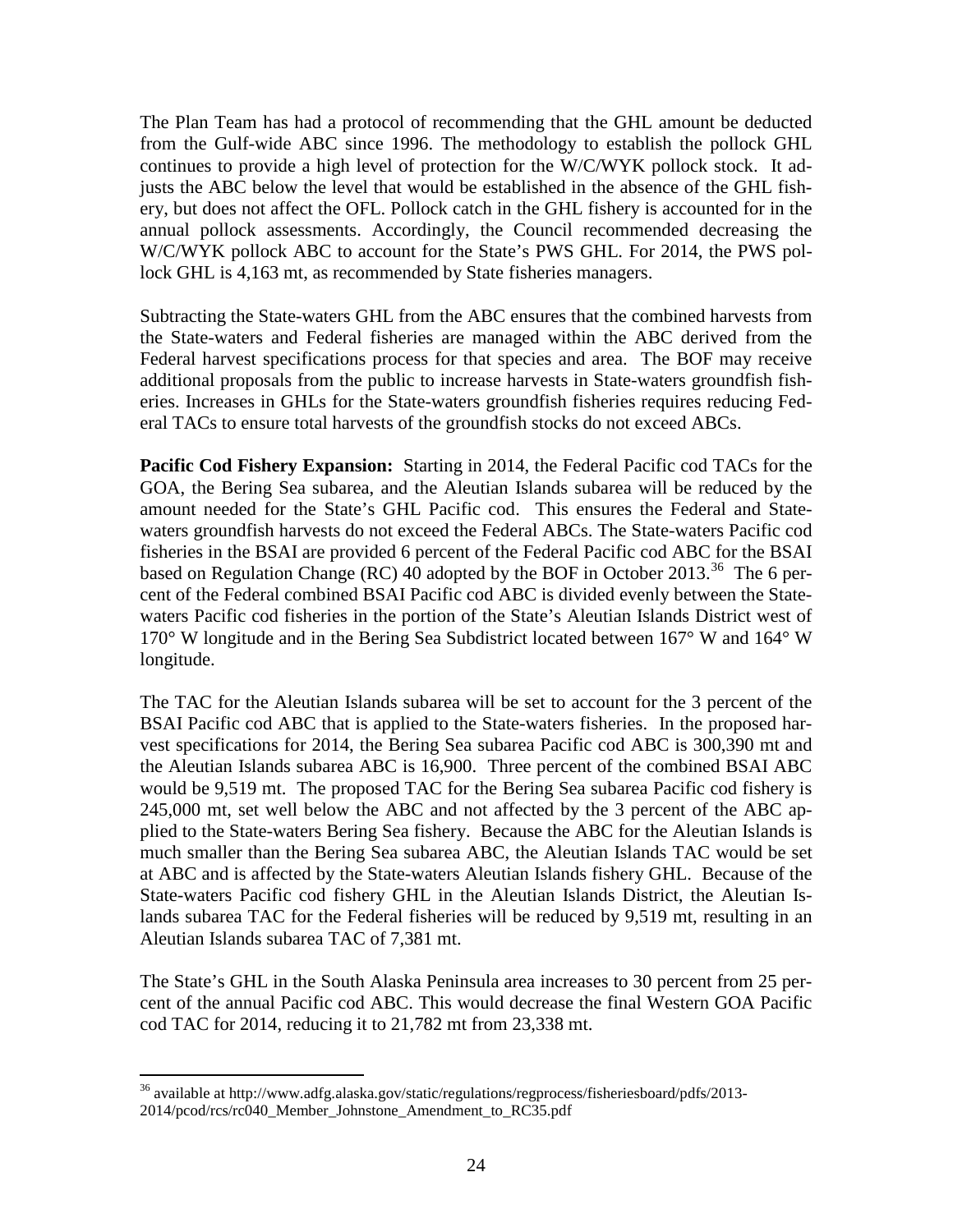Because most of the 0 nm to 3 nm waters are designated as critical habitat for Steller sea lions, potential changes in State fisheries are monitored closely with regards to changing distributions of prey species and effort. Any significant change in the State-waters or State parallel Pacific cod, Atka mackerel, or pollock fisheries likely would result in changes to the Federal fisheries to minimize the impacts of the State fisheries on the fish stocks and on Steller sea lions. Overall the impacts of future State parallel and Statewaters fisheries are not likely to be different than status quo because of the nexus between the State harvest levels and fisheries restrictions and the Federal harvest levels and fishery restrictions, and the ability to adjust the Federal fisheries if needed to mitigate impacts of the State fisheries.

#### <span id="page-26-0"></span>5.4.2 Department of Interior

**Pacific walrus:** In February 2008, the Department of the Interior (DOI) received a petition requesting it to list Pacific walrus under the ESA. On September 10, 2009, DOI published a 90-day finding that the petition presents substantial scientific or commercial information indicating that listing this species may be warranted (74 FR 46548). The stock assessment for Pacific walrus was revised on January 1, 2010, with a minimum population size estimate of 129,000 walruses within the surveyed area. On February 10, 2011, DOI announced that listing the Pacific walrus as endangered or threatened is warranted; however, listing the Pacific walrus is precluded by higher priority actions to amend the Lists of Endangered and Threatened Wildlife and Plants. Pacific walrus has been added to the USFWS candidate species list (76 FR 7634, February 10, 2011) and is scheduled by court agreement for listing in 2017. Listing Pacific walrus would result in ESA Section 7 formal consultation for the BSAI groundfish fisheries as Pacific walrus are incidentally taken in these fisheries, these fisheries have the potential to impact walrus bottom habitat important to foraging, and walruses are particularly sensitive to disturbance from human activities, including fishing vessel activities.

**Polar bears:** In May 2008, DOI listed polar bears as a threatened species under the ESA (73 FR 28212, May 15, 2008). Polar bears do not interact with the BSAI and GOA groundfish fisheries, and the fisheries are unlikely to affect proposed designated critical habitat. On October 29, 2009, DOI proposed critical habitat for the polar bear (74 FR 56058) and on December 7, 2010, approximately 187,157 square miles were designated as critical habitat (75 FR 76086). Portions of the sea ice designated as critical habitat are identified in the Bering Sea north of St. Matthew Island to the Chukchi Sea. Almost no groundfish fishing occurs in this area. This area is currently closed to nonpelagic trawling, which could have an impact on benthic prey species of ice seals (e.g., bearded seals) and Pacific walrus, which are prey species of polar bears. Because of the nonpelagic trawl closure, it is unlikely the groundfish fisheries would have any indirect effects on polar bears or their critical habitat.

**Sea Otters:** In 2006, NMFS and the USFWS consulted on the southwest Alaska DPS of the northern sea otter and the consultation concluded that the groundfish, crab, and scallop fisheries are not likely to adversely affect determination. On October 8, 2009, DOI published a final rule designating 15,164 square kilometers (5,855 square miles) as critical habitat for the southwest Alaska DPS of the northern sea otter (74 FR 51988). The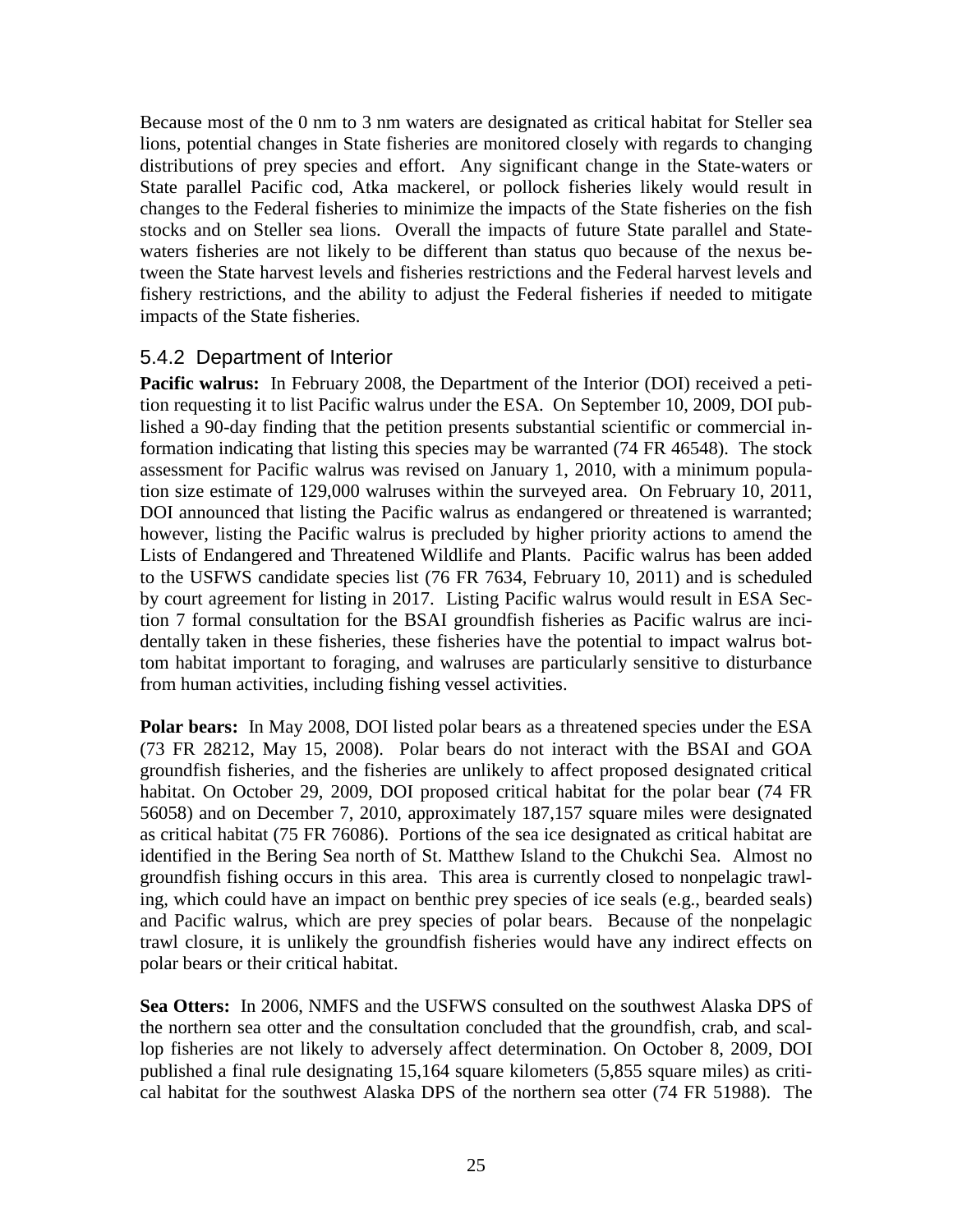critical habitat rule became effective on November 9, 2009. The critical habitat is designated in five units: the Western Aleutian Unit; the Eastern Aleutian Unit; the South Alaska Peninsula Unit; the Bristol Bay Unit; and the Kodiak, Kamishak, Alaska Peninsula Unit. Within these units, critical habitat occurs in nearshore marine waters ranging from the mean high tide line seaward for a distance of 100 meters, or to a water depth of 20 meters.<sup>37</sup> While sea otter critical habitat predominately occurs within state waters, DOI has designated some critical habitat within federal waters where water depth is 20 meters or less.

In response to the designation, NMFS reinitiated Section 7 consultation. The biological assessment evaluated the potential effect of the following FMPs on the southwest Alaska DPS of the northern sea otter and its critical habitat: BSAI Groundfish, GOA Groundfish, BSAI Crab, Scallop, and Salmon, as well as the halibut fisheries in U.S. Convention waters off Alaska. The analysis concluded that the Alaska federally managed fisheries authorized by the fishery management plans and State of Alaska parallel groundfish fisheries and halibut fisheries in U.S. Convention waters off Alaska are not likely to adversely affect the southwest Alaska DPS of the northern sea otter or its designated critical habitat. On July 10, 2013, the USFWS concurred with NMFS's determination that authorization of the specified fisheries is not likely to adversely affect the southwest Alaska DPS of the northern sea otter and will not result in adverse modification of sea otter critical habitat.<sup>[38](#page-27-2)</sup>

#### <span id="page-27-0"></span>5.4.3 International Pacific Halibut Commission

Each year, the IPHC assesses the status of the halibut stocks and sets the constant exploitation yield (CEY) which is the amount of halibut harvest that is determined to be sustainable in a year. The total CEY is calculated by multiplying a target harvest rate by the total exploitable biomass and represents the sum of all halibut removals. After deducting non-directed fishery removals (i.e., incidental catch in the groundfish fisheries, wastage in halibut fisheries, recreational harvest, and subsistence use), the remainder is allocated to the directed commercial hook-and-line fishery. In 2012, the IPHC adopted a new assessment model that is more consistent with the observed fishery and survey results than past assessments. Based on the results derived from the new model, estimates of recent recruitment are lower than previously thought and commercial catch limits have been reduced.

Commercial catch limits have steadily declined in recent years. Commercial catch limits were 49.4 million lb in 2010, 39.7 million lb in 2011, 32.0 million lb in 2012, and 30.1 million lb in 2013. The IPHC Commissioners and their advisors convened at the IPHC Annual Meeting in Seattle, Washington, on January 13-17, 2014, to consider the most recent stock assessment, catch limit recommendations, and stakeholder input, to set the catch limits for 2014. Catch limits were reduced for 2014, compared to 2013 levels.

Each year, on behalf of the IPHC, NOAA publishes annual management measures in the *Federal Register* for the commercial and recreational Pacific halibut fisheries promulgated as regulations by the IPHC and approved by the Secretary of State. These actions en-

 $\overline{a}$ 

<span id="page-27-1"></span><sup>&</sup>lt;sup>37</sup> http://alaska.fws.gov/fisheries/mmm/seaotters/pdf/fact\_sheet\_oct2009.pdf<br><sup>38</sup> http://alaskafisheries.noaa.gov/protectedresources/seaotters.htm

<span id="page-27-2"></span>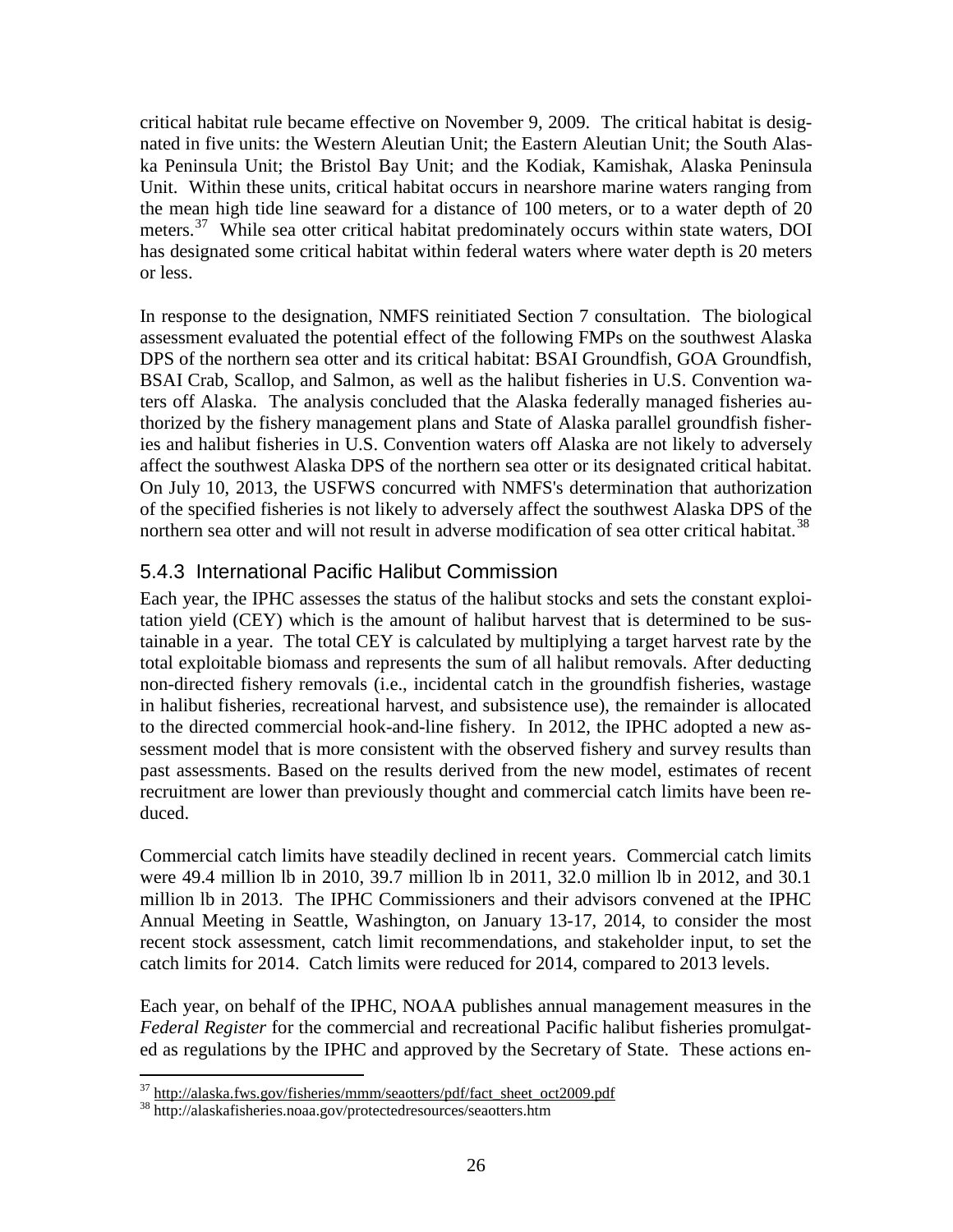hance the conservation of Pacific halibut and further the goals and objectives of the North Pacific Fishery Management Council.

#### 6 Future Actions

<span id="page-28-0"></span>This section provides a summary description of the reasonably foreseeable future actions that may affect the harvest specifications process and the impacts of the groundfish fisheries on the resources components analyzed in this EIS. Actions are understood to be human actions (e.g., a proposed rule to designate northern right whale critical habitat in the Pacific Ocean), as distinguished from natural events (e.g., an ecological regime shift). Identification of actions likely to impact a resource component, or change the impacts of the harvest specifications process, allow decision-makers and the public to understand the potential for a future action, individually or cumulatively, to cause a substantial change in the harvest specification process or represent significant new circumstances or new information that would require an SEIS in the future.

Standard 1 guidelines<sup>[39](#page-28-1)</sup>. **Addressing uncertainty in the stock assessment model process:** The Magnuson-Stevens Act requires that NMFS use the best available science to help managers set limits on fish catch and prevent overfishing. The Government Accountability Office (GAO) recommended that the agency take steps to improve the quality of data used in stock assessments and improve its models to quantify the uncertainty of the results. An Advance Notice of Proposed Rulemaking (ANPR) on the National Standard 1 guidelines was published May 3, 2012. The public comment period was subsequently extended to October 15, 2012. This action provides the public with a formal opportunity to comment on the specific ideas mentioned in the ANPR, as well as any additional ideas and solutions that could improve provisions of the National Standard 1 Guidelines. Concurrently, several work groups (e.g., ABC Control Rules, Vulnerability Evaluations) have been created to produce reports on how to carry out the more technical components of the National

**Steller Sea Lion protection measures in the AI:** NMFS, in consultation with the Council, is preparing an EIS on Steller sea lion protection measures for the BSAI management area groundfish fisheries, in accordance with NEPA. The proposed action would restrict groundfish fishing in the BSAI to ensure the groundfish fisheries are not likely to result in jeopardy of continued existence or adverse modification or destruction of designated critical habitat (JAM) for the western DPS of Steller sea lions.

NMFS is preparing the EIS based on an order from the U. S. District Court for the District of Alaska. In a decision issued by the court on January 18, 2012, the court found that NMFS followed MSA and ESA process in issuing the interim final rule and biological opinion, but the court found that NMFS did not properly apply NEPA process to this action, in particular failing to adequately provide opportunity for public comment on the EA. The Court ordered NMFS to prepare an EIS for the interim final rule, and provided a

 $\overline{a}$ 

<span id="page-28-1"></span><sup>39</sup> http://www.nmfs.noaa.gov/msa2007/vulnerability.htm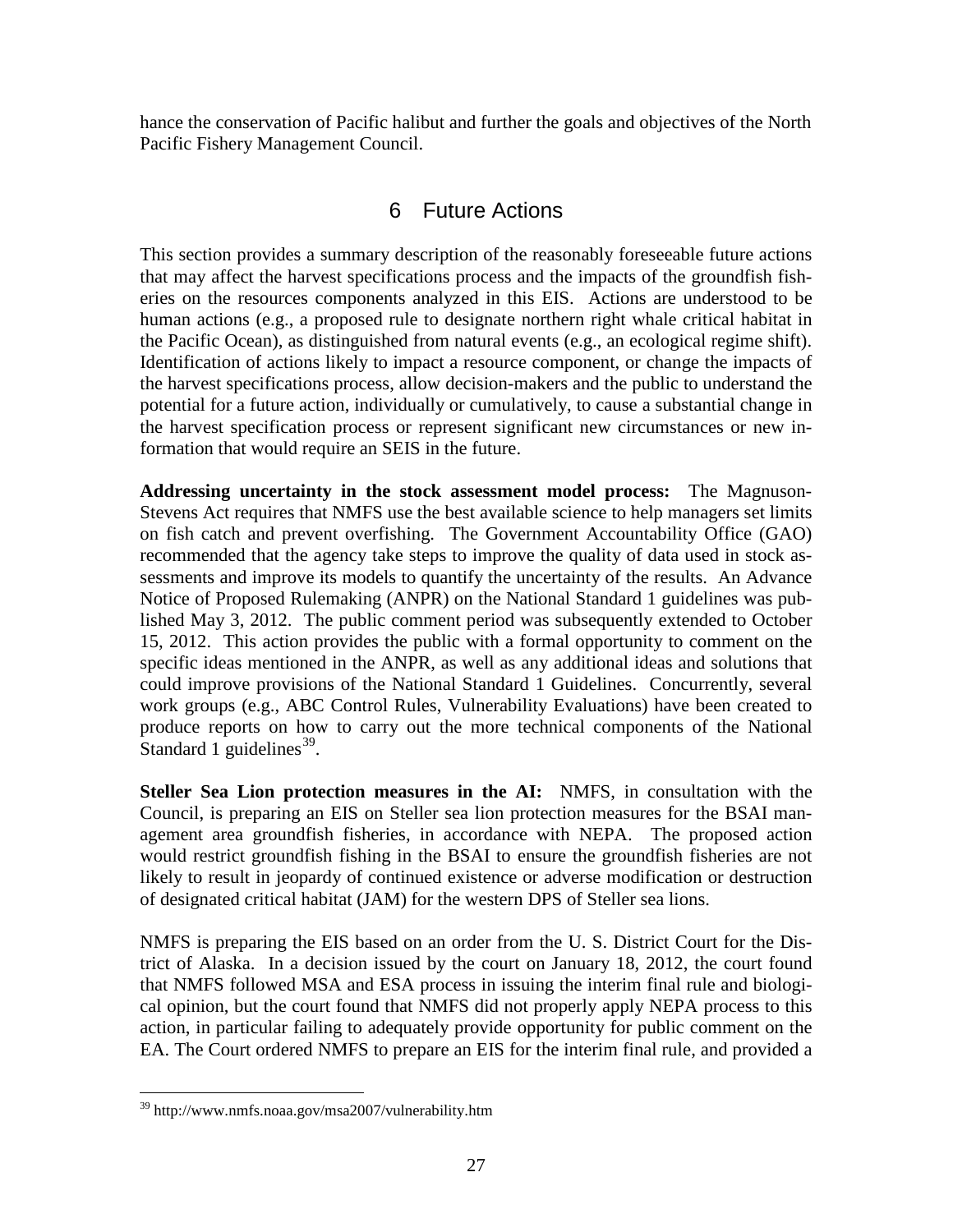schedule for completion of the EIS by March 2, 2014. As part of development of the EIS, NMFS worked with the North Pacific Fishery Management Council to develop the reasonable range of alternatives for the proposed action. The proposed action is a suite of management measures for the Aleutian Islands Atka mackerel, Pacific cod, and pollock fisheries intended to protect Steller sea lions and their critical habitat while providing economic relief to fishery participants and communities from the restrictions implemented by the interim final rule.

NMFS publish the Draft EIS in May 2013.<sup>40</sup> The 60-day public comment period on the DEIS ended on July 16, 2013. NMFS received 13 comment letters and summarize these into 227 unique substantive issues and responded to these issues in the draft Comment Analysis Report.<sup>[41](#page-29-1)</sup> In October 2013, the Council took final action to recommend a Preferred Alternative. NMFS intends to publish the Final EIS in February 2014, unless it receives an extension from the Court to the schedule. In December 2013, the Council recommended that NMFS request an extension to the court-ordered schedule for the final EIS to allow a collaborative process with the Council in developing an RPA, if necessary.

NMFS Sustainable Fisheries reinitiated consultation with the Protected Resources Division on May 10, 2013 based on the change to the action that may result in effects not previously analyzed in a formal consultation, using the preliminary preferred alternative recommended by the Council as the proposed action. The EIS is scheduled for completion by March 2, 2014. In December 2013, the Council recommended that the agency request a 5 month extension from the court to allow for a collaborative process with the Council to develop an RPA, if needed. If the extension is granted, rulemaking for changes to the protection measures would be completed by 2016.

**GOA Chinook salmon PSC limits:** In June 2013, the Council recommended Amendment 97 to the Fishery Management Plan for Groundfish of the Gulf of Alaska (FMP). If approved by the Secretary of Commerce, Amendment 97 would apply GOA Chinook salmon PSC limits to the groundfish trawl fisheries, except for pollock trawl fisheries (non-pollock groundfish trawl) in the Central and Western Reporting Areas of the Gulf of Alaska (Central and Western GOA). Amendment 97 would apportion the PSC limits between trawl Rockfish Program catcher vessels (CVs), non-Rockfish Program CVs, and catcher/processor sectors, with closure of directed fishing for any non-pollock groundfish trawl fishery if the PSC limit for a sector is reached. In December 2013, the Council recommended adding to Amendment 97 a provision that would allow unused Chinook salmon PSC in the Rockfish Program CV sector to be roll over to the non-Rockfish Program CV sector. The EA for this proposed action found no significant environmental impacts.

**Pribilof Island Blue King Crab Rebuilding Plan:** NMFS notified the Council on September 29, 2009, that the current rebuilding plan for Pribilof Island Blue King Crab (PIBKC) would not achieve adequate progress to rebuild the stock by 2014. In June 2012, the Council recommended closing the Pribilof Island Habitat Conservation Zone (PIHCZ) to directed fishing for Pacific cod with pot gear based on 1) the high rate of

 $40$  http://alaskafisheries.noaa.gov/sustainablefisheries/sslpm/eis/default.htm

<span id="page-29-1"></span><span id="page-29-0"></span><sup>&</sup>lt;sup>41</sup> http://alaskafisheries.noaa.gov/sustainablefisheries/sslpm/eis/draftcar0913.pdf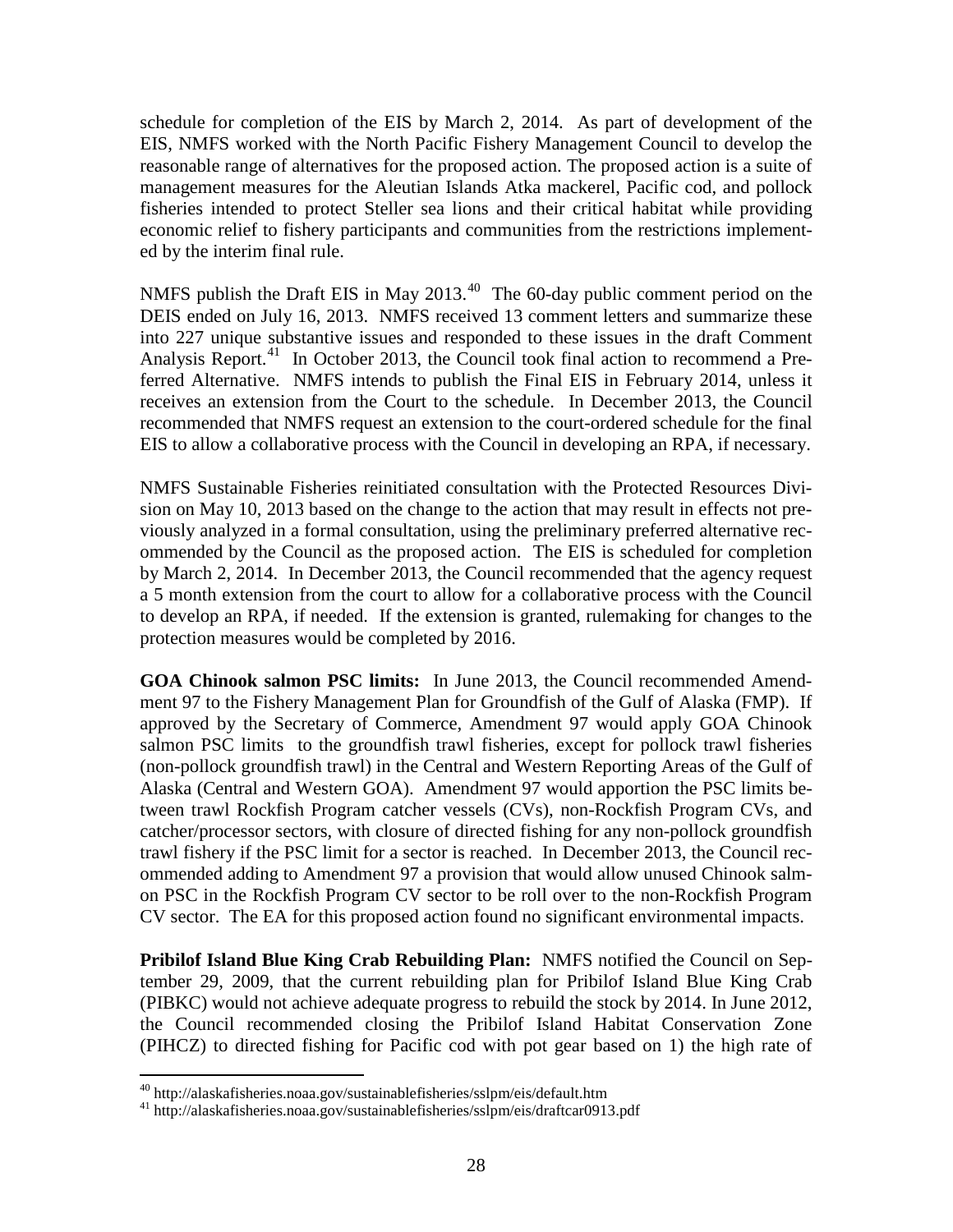PIBKC bycatch in the PIHCZ relative to other areas outside of the PIHCZ; 2) the high concentration of PIBKC in the PIHCZ; 3) the occurrence of known PIBKC habitat within the PIHCZ; 4) the high rate of PIBKC bycatch in the Pacific cod pot fishery relative to other groundfish fisheries; and 5) the limited impact the Pacific cod pot closure in the PIHCZ would have on the Pacific cod pot fishery relative to other groundfish fishery closures. The FMP amendment and rulemaking process is expected to be completed in 2014. No reduction of Pacific cod harvest by pot vessels is expected by this action.

**Programmatic Supplemental Environmental Impact Statement (PSEIS):** The Council developed its groundfish management policy in 2004, following a comprehensive review of the BSAI and GOA groundfish fisheries. The 2004 *Alaska Groundfish Fisheries Programmatic Supplemental Environmental Impact Statement[42](#page-30-2)* evaluated the cumulative changes in the management of the groundfish fisheries since the implementation of the BSAI and GOA FMPs around 1980, and considered a broad array of policy-level programmatic alternatives. On the basis of the analysis, the Council adopted a management approach statement, and 9 policy goal statements, with 45 accompanying objectives. Once a year, the Council conducts a review of the management policy objectives to assess how they are being implemented, and see whether changes are warranted. The Council is in a process of comprehensively evaluating the continuing vitality of its PSEIS in light of changing conditions. When the changes and the information is significantly different in degree or in kind from the impacts previously considered, the Council and the agency will prepare a supplement to the PSEIS.

#### 7 Determination

<span id="page-30-0"></span>After reviewing the information above and presented in the SAFE reports, I have determined that (1) the 2014/2015 harvest specifications, which were set according to the preferred harvest strategy, do not constitute a change in the action; and (2) the information presented does not indicate that there are significant new circumstances or information relevant to environmental concerns and bearing on the proposed action or its impacts. Additionally, the 2014/2015 harvest specifications will result in environmental impacts within the scope of those analyzed and disclosed in the EIS. Therefore, supplemental NEPA documentation is not necessary to implement the 2014/2015 harvest specifications. Further, at this time, the available information does not indicate a need to prepare supplemental NEPA documentation for the 2015/2016 harvest specifications.

<span id="page-30-1"></span>Regional Administrator Date

 $\overline{a}$ 

### 8 Preparers and Persons Consulted

\_\_\_\_\_\_\_\_\_\_\_\_\_\_\_\_\_\_\_\_\_\_\_\_\_\_\_\_\_\_\_\_\_\_\_\_ \_\_\_\_\_\_\_\_\_\_\_\_\_\_\_\_\_\_

<span id="page-30-2"></span><sup>42</sup> http://alaskafisheries.noaa.gov/sustainablefisheries/seis/intro.htm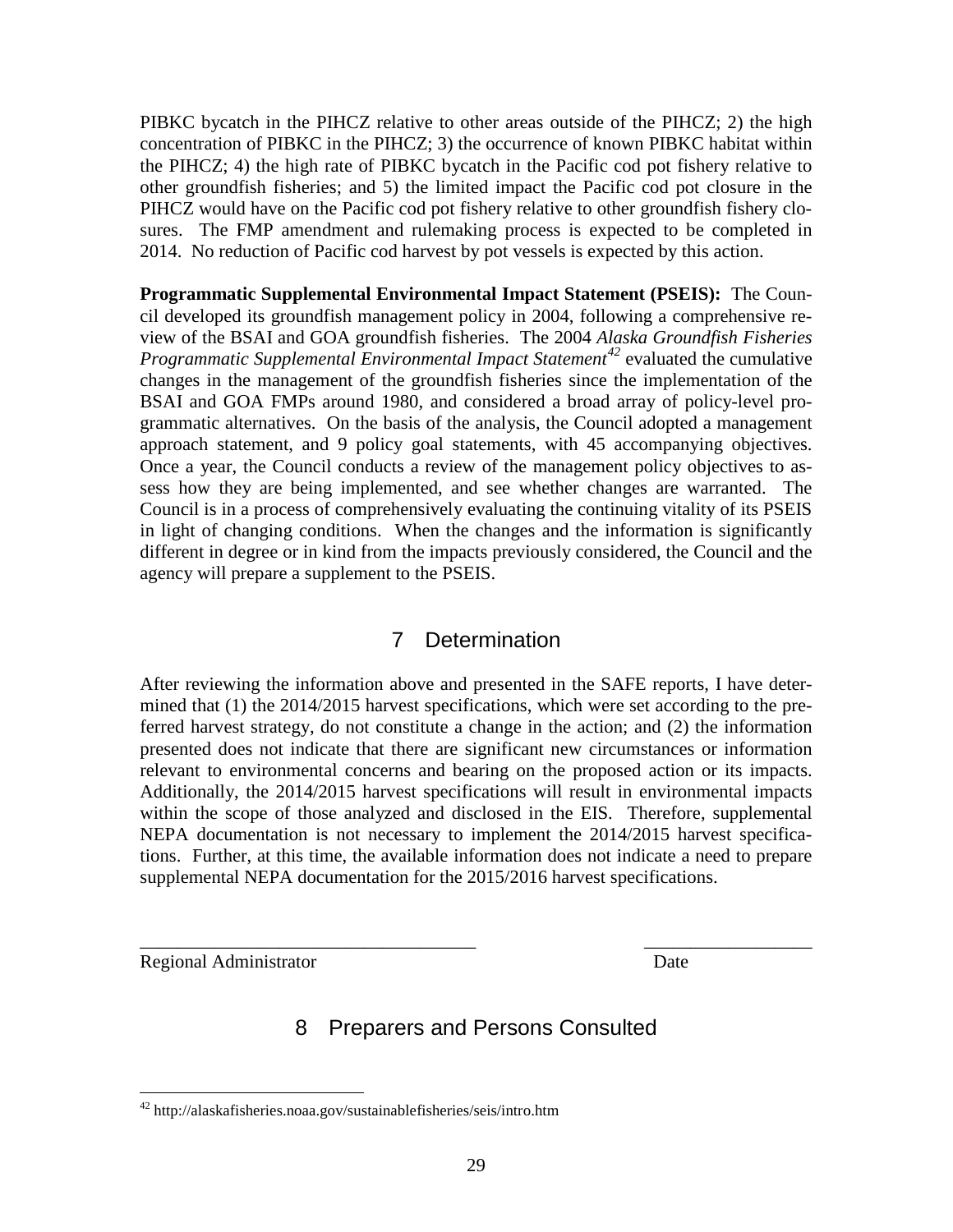#### *Preparers*

- Gretchen Harrington, NEPA Coordinator, NMFS Alaska Region, Sustainable Fisheries Division, Juneau, Alaska.
- Obren Davis, Fisheries Management Specialist, NMFS Alaska Region, Sustainable Fisheries Division, Juneau, Alaska.
- Mary Furuness, Supervisory Resource Management Specialist, NMFS Alaska Region, Sustainable Fisheries Division, Juneau, Alaska.
- Ben Muse, Ph.D., Industry Economist, NMFS Alaska Region, Sustainable Fisheries Division, Juneau, Alaska.
- Melanie Brown, Supervisory Fishery Management Specialist, NMFS Alaska Region, Sustainable Fisheries Division, Juneau, Alaska.
- Rachel Baker, Supervisory Fishery Management Specialist, NMFS Alaska Region, Sustainable Fisheries Division, Juneau, Alaska.
- Mary Wunderlich, Fishery Management Specialist, NMFS Alaska Region, Sustainable Fisheries Division, Juneau, Alaska.
- Sarah Ellgen, Fishery Management Specialist, NMFS Alaska Region, Sustainable Division, Juneau, Alaska.
- Jeff Hartman, Fishery Management Specialist, NMFS Alaska Region, Sustainable Division, Juneau, Alaska.

Kristin Mabry, Analyst, NMFS Alaska Region, Analytical Team, Juneau, Alaska.

Julie Scheurer, Fishery Management Specialist, NMFS Alaska Region, Sustainable Division, Juneau, Alaska.

#### *Persons consulted*

- Maura Sullivan, J.D., Attorney Advisor, NOAA General Counsel, Alaska Region, Juneau, Alaska.
- Demian Schane, J.D., Attorney Advisor, NOAA General Counsel, Alaska Region, Juneau, Alaska.
- Glenn Merrill, Assistant Regional Administrator, NMFS Alaska Region, Sustainable Fisheries Division, Juneau, Alaska.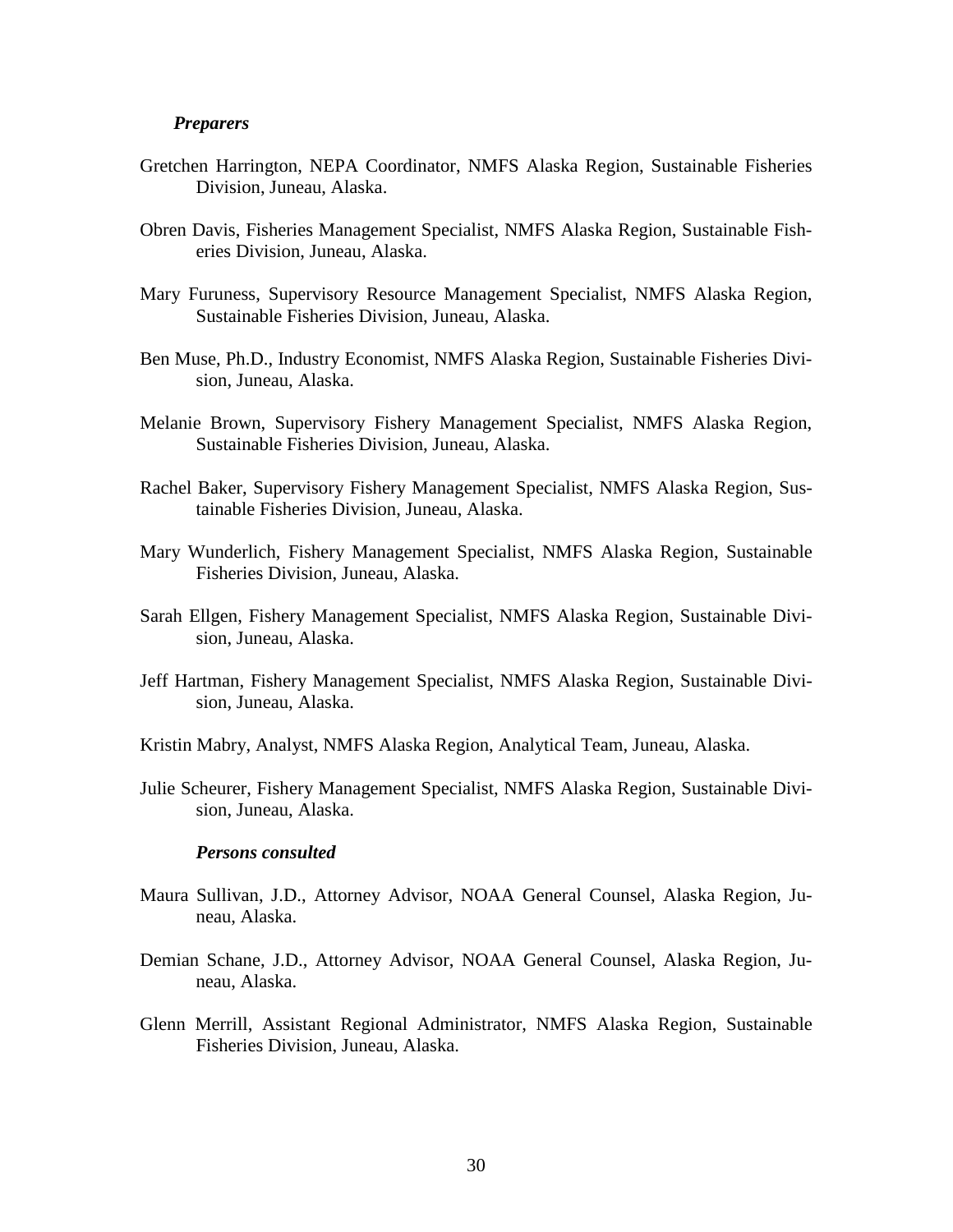- Joe McCabe, Paralegal Specialist, NOAA General Counsel, Alaska Region, Juneau, Alaska.
- Sally Bibb, Branch Chief, NMFS Alaska Region, Sustainable Fisheries Division, Juneau, Alaska.
- Brandee Gerke, Fishery Interaction Specialist, NMFS Alaska Region, Protected Resources Division, Juneau, Alaska.